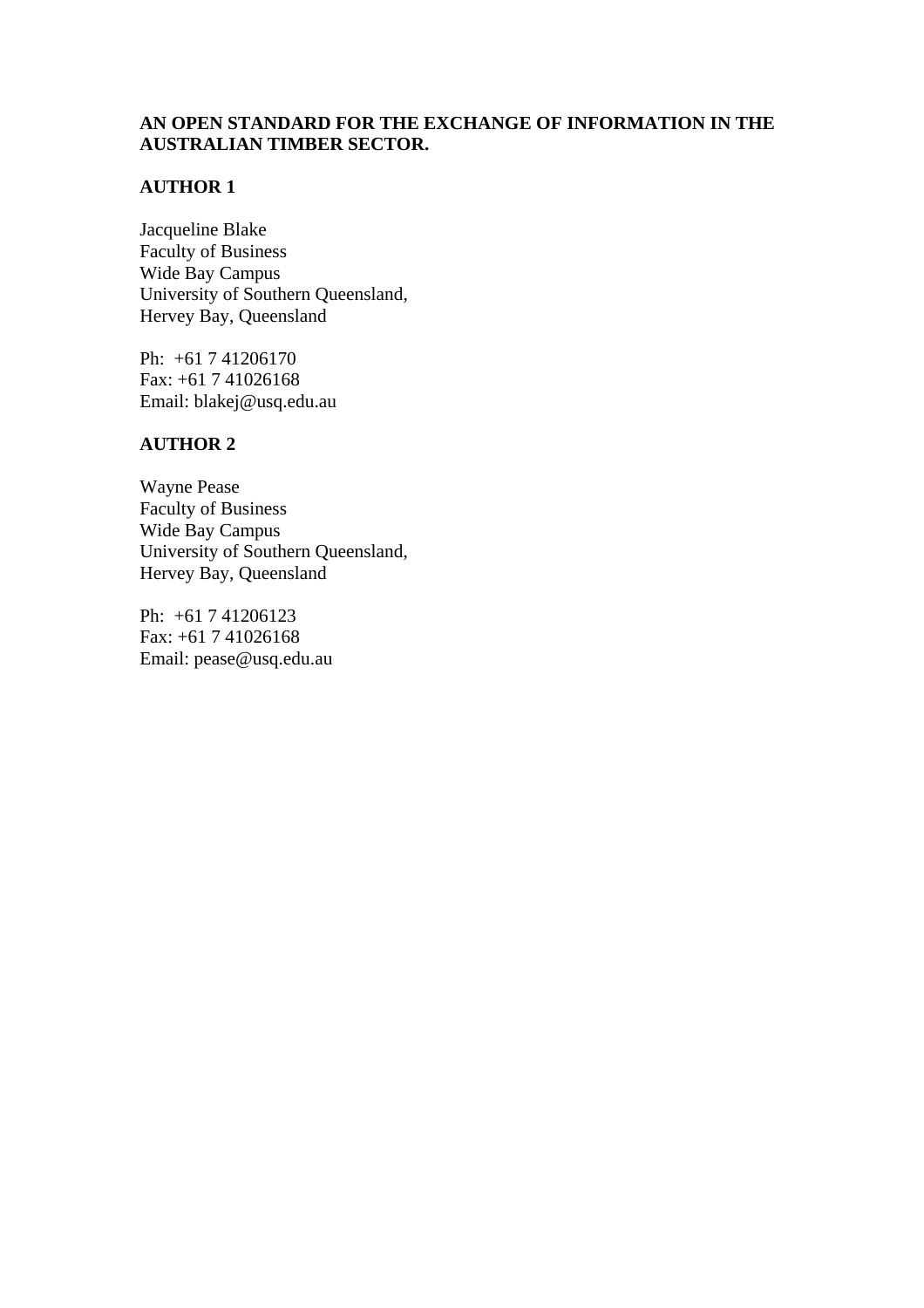## **AN OPEN STANDARD FOR THE EXCHANGE OF INFORMATION IN THE AUSTRALIAN TIMBER SECTOR.**

# **ABSTRACT**

The purpose of this paper is to describe business-to-business (B2B) communication and the characteristics of an open standard for electronic communication within the Australian timber and wood products industry. Current issues, future goals and strategies for using business-to-business communication will be considered.

From the perspective of the Timber industry sector, this study is important because supply chain efficiency is a key component in an organisation's strategy to gain a competitive advantage in the marketplace. Strong improvement in supply chain performance is possible with improved business-to-business communication which is used both for building trust and providing real time marketing data.

Traditional methods such as electronic data interchange (EDI) used to facilitate B2B communication have a number of disadvantages, such as high implementation and running costs and a rigid and inflexible messaging standard. Information and communications technologies (ICT) have supported the emergence of web-based EDI which maintains the advantages of the traditional paradigm while negating the disadvantages. This has been further extended by the advent of the Semantic web which rests on the fundamental idea that web resources should be annotated with semantic markup that captures information about their meaning and facilitates meaningful machine-to-machine communication.

This paper provides an ontology using OWL (Web Ontology Language) for the Australian Timber sector that can be used in conjunction with semantic web services to provide effective and cheap B2B communications.

## **INTRODUCTION**

Australian forest and wood products industry sector form an important element of the Australian economy, with a turnover exceeding 14 billion dollars per year. The industry contributes seven and half per cent of the manufacturing output of the gross domestic product (Australian Bureau of Agricultural and Resource Economics 2003). Overall the industry sector supports 674 hardwood mills and 268 softwood mills along with 30 panel board mills employing 78 400 people in the 2000/2001 year (Australian Bureau of Agricultural and Resource Economics 2003). The forestry industry is growing in importance in Australia. The stated aim of the Department of Agriculture, Fisheries and Forest (1997) according to its 2020 vision document is to treble plantation area by the year 2020.

The business process of supply chain management provides an opportunity to improve business efficiency within this industry, increasing profit margins and thus favourably impacting on the Australian economy. The prospect of improving the efficiency of supply chain management is provided by new information and communication technologies. Electronic Data Interchange is an established technology that provides business-to-business communication within the supply chain but demands rigid agreements between organisations concerning the structure and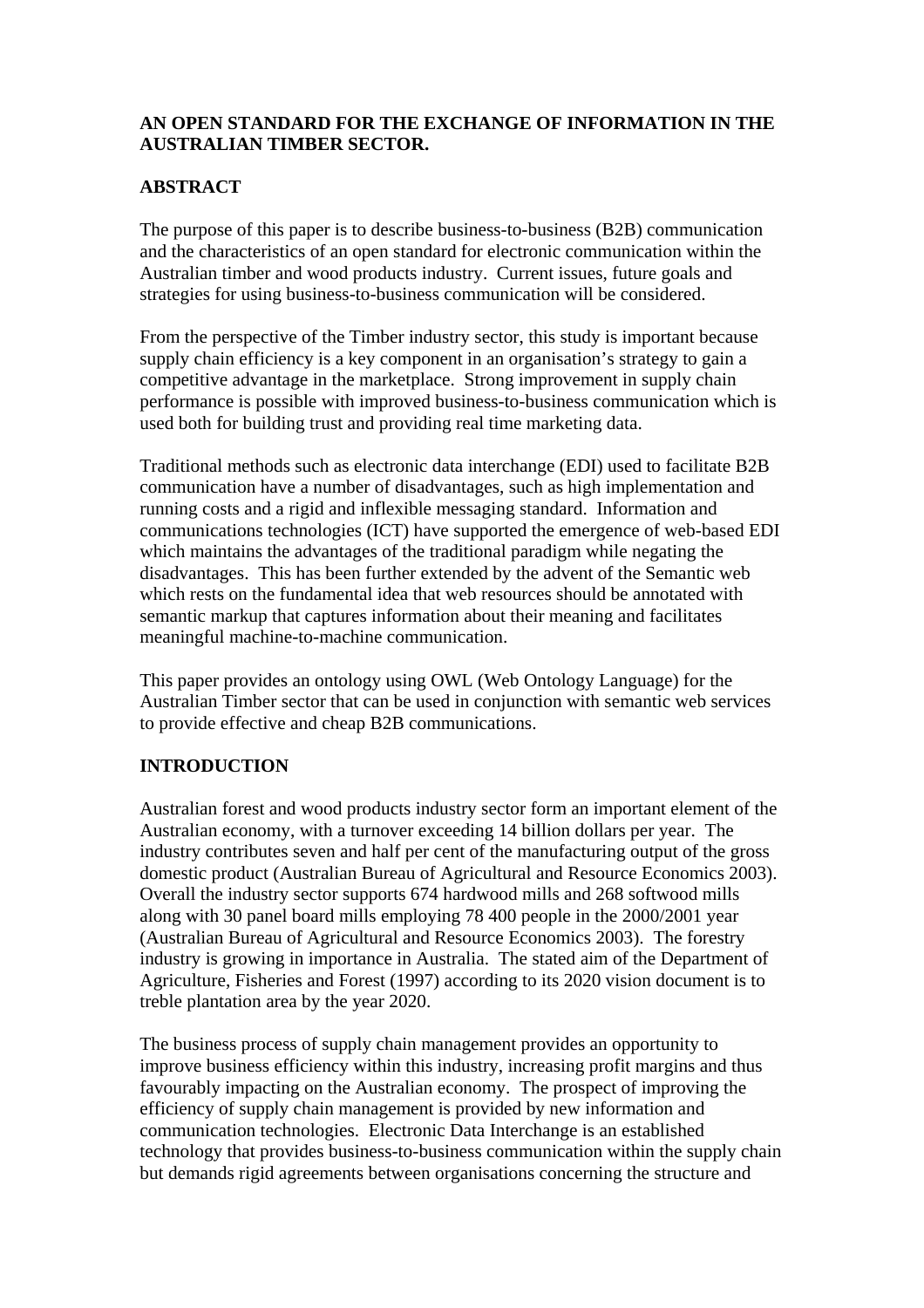content of communications. From the widespread use of Internet technologies has arisen new methods for automated business-to-business exchange of information using, web-based Electronic Data Interchange. This paradigm adopts a flexible, nonplatform specific open standard in which agreement between organisations participating in the supply chain can be more readily brokered.

#### **INFORMATION FLOWS IN SUPPLY CHAIN MANAGEMENT**

A typical business receives inputs from a number of suppliers and then may use a number of channels to sell their goods and services through. A supply chain is the flow of information, materials, finances and services stretching from the procuring of raw materials through to the delivery of the finished product to the end user (Turban et al. 2004). Management of the supply chain is done with the intent of improving customer service levels, cycle time reduction, increased inventory turnover leading to agile supply chains (Christopher & Towill 2001). Improvements in these functions increase the effectiveness of business processes leading to improved organisational performance (Power & Sohal 2002; Prem PremKumar, G. 2003).

Supply chain management can be defined as a set of tools and techniques applied to coordinate suppliers, manufacturers, warehouses and retailers so that goods and services are produced and distributed to the required locations within required service levels, while minimising logistics costs (Simchi-Levi, Kaminsky & Simchi-Levi 2003). Fawcett and Magnan (2002, p. 340) describe the ideal of supply chain management as managing from "the suppliers' supplier to the customers' customers", with Nurmilaakso, Kettunen and Seilonen (2002) sum up supply chain management as being about integration.

Members of any supply chain regularly exchange communication to co-ordinate business activities (Sánchez & Pérez 2003) as supply chain management is an organisational boundary crossing activity (Fawcett & Magnan 2002). This need for a flow of information across organisational boundaries has made agreement between trading partners on the meaning of exchanged information and interoperability of their information systems important (Dow 2001; Hasselbring & Welgand 2001). Electronic Data Interchange (EDI) has been a traditional tool for facilitating the information flow. Internet technologies have had an impact on business-to-business communication enabling the collaboration process (Pease 2001) and solving some problems in tools such as EDI.

## **E-BUSINESS ENABLING TECHNOLOGIES**

The interconnection of devices can expand the scope of business and build stronger vendor relationships by allowing information to cross organisational boundaries (Rahman 2004). Rahman (2004) details how Internet technologies have increased the scope of business particularly in supply chain functions. However small to medium enterprises (SME) may not be aware of the opportunities made available by ecommerce and Internet enabling technologies (Mullins, Duan & Hamblin 2001).

Internet technologies provide a reliable and efficient network allowing system-tosystem interconnections between suppliers and customers removing technology barriers (Golicic et al. 2002). Organisations that initially used the Internet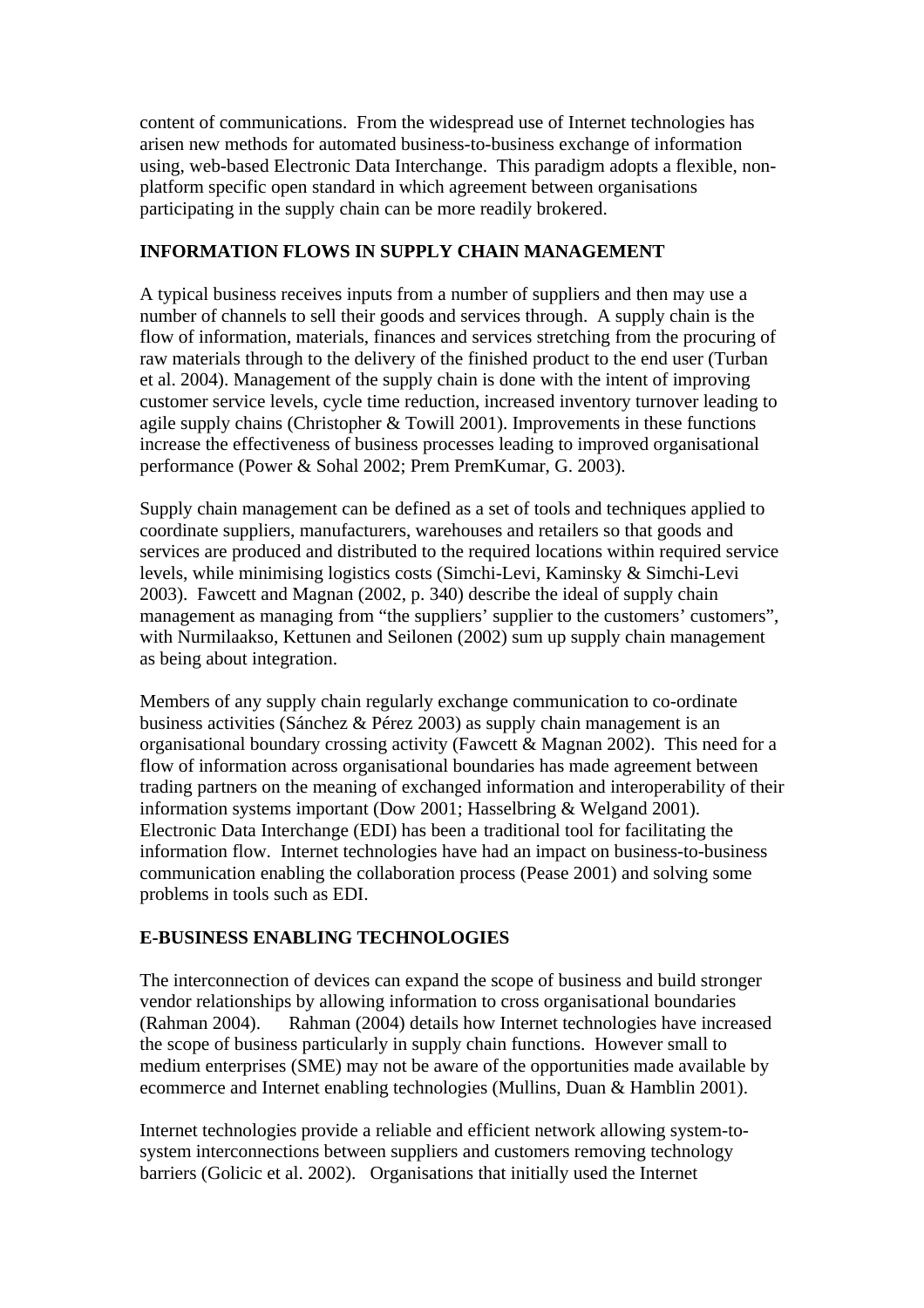technologies to provide a visible web presence have now progressed to moving functions of supply chain management to the Internet. Internet technologies provide advantages such as greater control, flexibility, and savings in business overheads (Yen & Ng 2003). Technologies such as EDI and product numbering have provided a means to link information flows with the physical flow of goods and services. In future Burt and Starling (2002) suggest a tightly integrated mesh like e-chain consisting of nodes, communications and seamless information transfer will be an essential part of business.

Towill (1997) states that the making available of undistorted, real time demand information to every echelon in the supply chains leads to a dramatic improvement in the performance of that supply chain. This improvement in overall supply chain performance is a competitive advantage in a market that Bruce, Daly and Towers (2004) argues competes on a supply chain to supply chain basis. Rahman (2004) describes this as competing on how well your supply chain is managed.

Mason-Jones and Towill (1998) describe demand information as the catalyst for the whole supply chain with the best way to contract the information flow is to directly feed each echelon in the supply chain demand information. Childerhouse et al. (2003) suggest that it is crucial that supply chain members have access to information to processes not under their control.

Mason-Jones and Towill (1998) argue that while information technology is an important driver toward compressing the information flow, the focus must be on fidelity and availability of the actual demand data, Ayers (2001) adding that no information is better than bad information. Kalakota, Stallaert and Whinston (1996) and Singh (1996) agree that in order for Information to replace inventory the information must be accurate, timely, available and unambiguous. Organisations where access to timely demand information is available are able to make an informed decision earlier dragging the push-pull boundary closer to the start of the supply chain (Mason-Jones & Towill 1998). Information which is distorted, missing or not timely leads to disruptions within the supply chain, extra costs and the bullwhip effect (Childerhouse et al. 2003; Mason-Jones & Towill 1998).

#### **COLLABORATION**

Emerging technologies for supply chain management are collaborative commerce, emarkets and Collaborative Planning Forecasting and Replenishment (CPFR) (Turban et al. 2004). Collaborative commerce is made possible by web commerce, and means that any participants in the supply chain may work together regardless of their place in the supply chain. This characteristic of collaborative commerce tends to produce a supply chain which is not necessarily linear but may be more like a mesh network (Turban et al. 2004). Collaboration may be internal to the organisation as well involving external organisations (Barratt 2004).

Collaboration does not focus purely on the upstream supply chain but considers how to optimise the performance of the entire supply chain, so that decisions throughout the supply chain were driven by the end consumer demand (Ireland & Bruce 2000). Popp (2000) discusses how collaboration is when organisational boundaries are blurred as partnerships are formed with Barratt (2004) adding that collaboration is a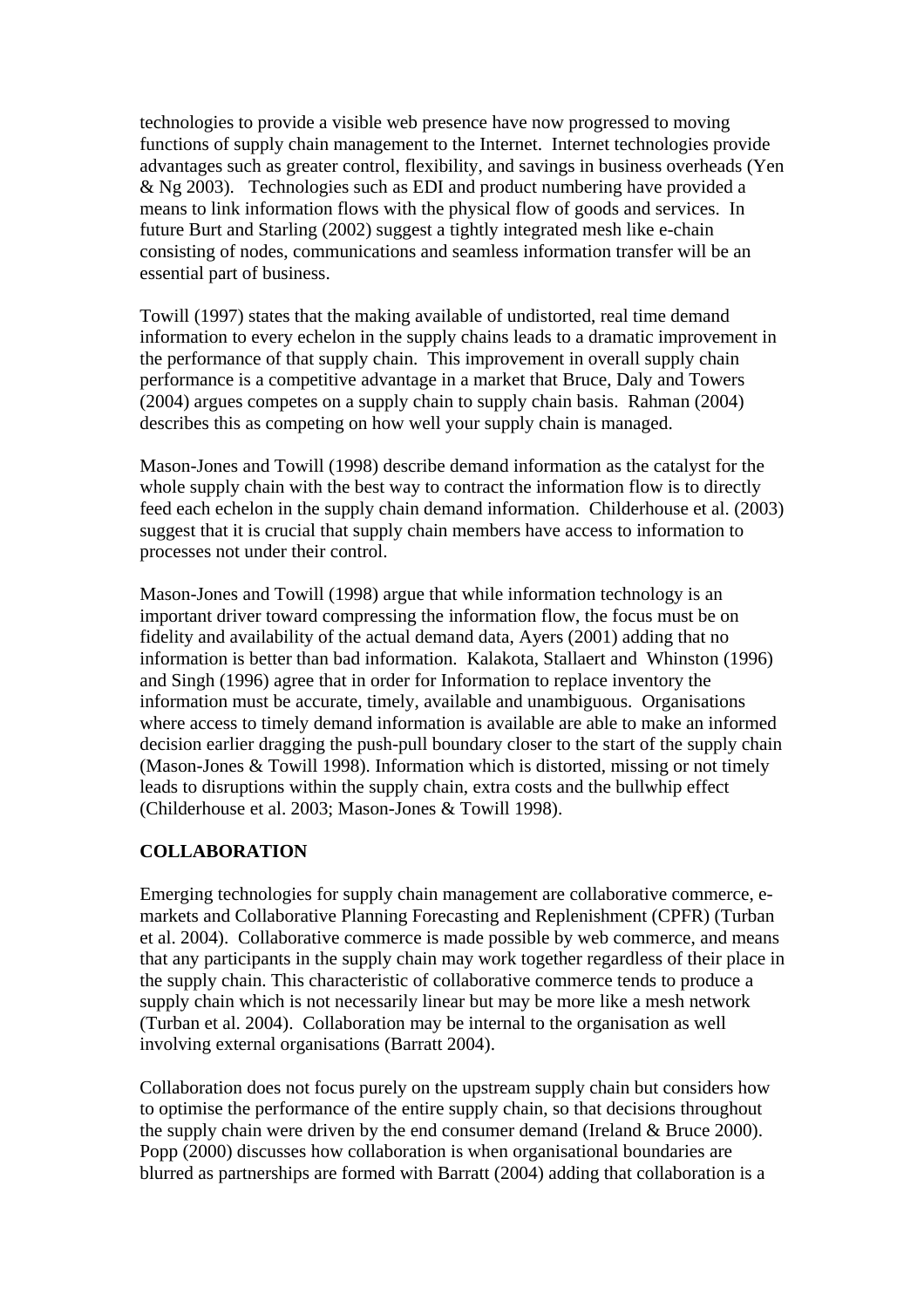move away from an adversarial relationship between trading partners toward a winwin relationship. An adversarial relationship focuses on price while collaborative relationships focus on the performance of the supply chain as a whole (Fawcett & Magnan 2002). Walker (1994) suggests that it is not until the exchange of in depth proprietary information such as demand data and forecasts that collaboration takes place.

Forming partnerships with suppliers is a means to obtain best performance from the supply chain (Barratt 2004; Ireland & Bruce 2000; Wong 1999). Wong (1999) advocates the forming of a clear vision for the goals of the supply chain, describing co-operative goals as the glue in the relationship between supply partners. Collaboration has as a benefit sizable cost reductions in total supply chain costs but it must be limited to a few trading partners, it is not possible to collaborate with all suppliers as they form partnerships with other trading partners (Barratt 2004; Walker 1994). Barratt (2004) adds limiting the number of collaborative partnerships to a few strategically important relationships is important is due to the resource intensive nature of the relationships. In true collaboration the supply chain acts as a single unit, with decisions being taken for the good of the supply chain (Fisher 1997; Simatupang & Sridharan 2004).

For collaboration to succeed it is necessary for the relationships to be built on a basis of trust and commitment (Fisher 1997; Spekman, Kamauff & Myhr 1998). Fliedner (2003) details some obstacles to collaboration and CPFR as being lack of trust in sharing information, availability and cost of technology and expertise and fragmented information sharing standards. He adds that synchronising how the metrics of the supply chain are captured and methods of compatible data interchange are important issues. Standardisation of electronic connections across a number of trading partners is an important factor in keeping connection costs low adding to success factors of a project (Christiaanse & Markus 2003). Hasselbring & Welgand (2001) state that for organisations to exchange information they must agree on the form of information messages and define the meaning of the information. Collaboration may be driven by technical partnerships such as EDI (Walker 1994) which provides a vehicle for integration activities (Sánchez & Pérez 2003).

## **ELECTRONIC DATA INTERCHANGE (EDI)**

EDI is one type of business-to-business (B2B) e-business which allows the internal system of one business to transact with the internal system of another business for the exchange of electronic documents (Hasselbring & Welgand 2001). The technology is designed to replace the expenditure, effort, and time incurred by paper-based business transactions (Shim et al. 2000). Senn (1998) describes EDI as a favoured technology for implementing interorganisation systems. EDI has been shown to produce error free current information, while handling a large volume of transactions eliminating some clerical tasks by automation of those tasks (Lu & Wu 2004; Strader, Lin & Shaw 1999; Turban et al. 2004; Witte, Grunhagen & Clarke 2003). The automation of tasks gives EDI the ability of speeding up information transfer (Lu & Wu 2004). EDI is an important element in allowing business-to-business ecommerce to take place with Angeles (2000) declaring that EDI is one of two building blocks the other being electronic payments .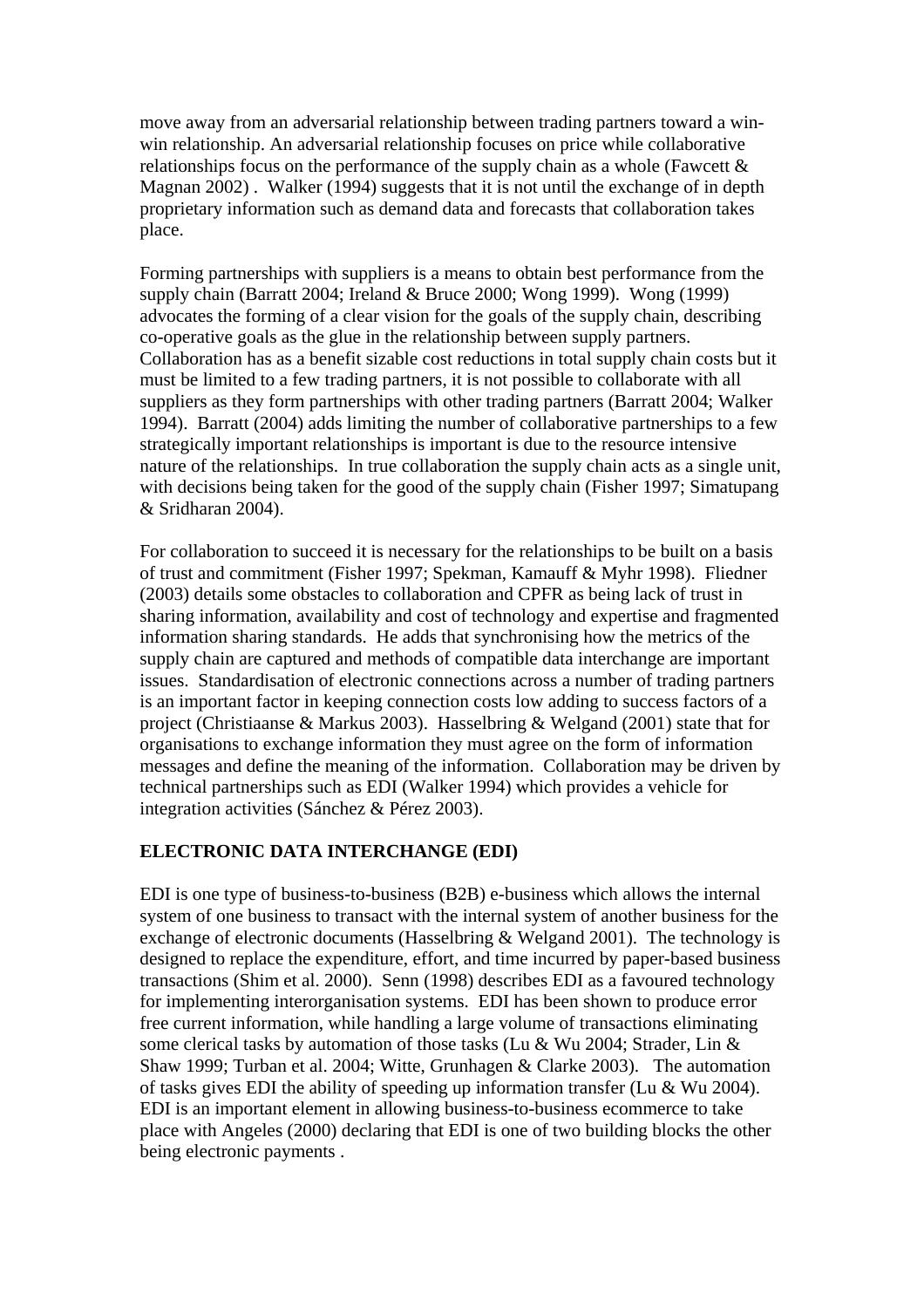The diffusion rate of traditional EDI has been slow (Angeles 2000; Senn 1998) despite its advantages due to the cost of implementation and the balance of power skewed with one organisation dictating trading terms (Angeles 2000). In Jun and Cai's (2003) study 66 per cent of respondents indicated that they were forced to adopt EDI by their trading partners showing a lack of management buy in to the benefits of EDI. Jun and Cai (2003) state that previous studies have shown that the EDI initiator usually obtain the majority of the benefits, however Prem PremKumar (2000) states that in the long term all parties benefit.

Senn (1998) describes the disadvantages of traditional EDI as the need for a large initial resource investment, the need to restructure business processes to work with EDI, the number of agreements that must be made, and ongoing operating costs. Shim et al. (2000) adding that different EDI standards are used dependent on the country of origin, making international transactions complex. While Jun and Cai's (2003) study showed that a lack of organisational readiness for EDI and trust were factors in EDI implementation failures. Mullins, Duan and Hamblin (2001) state that costs associated with EDI has been a major barrier to EDI adoption by SMEs with some SMEs viewing EDI as a cost of doing business rather than a strategic advantage (Jun & Cai 2003). Senn (1998) adding that the full potential of EDI systems will not be realised until a larger proportion of organisations are able to participate. In a survey undertaken in 2005 of a sample of the Australian timber and wood products industry it was found that 92% of the respondents belonged to an organisation consisting of fewer than 100 employees and so can therefore be classed as SMEs. It can be concluded that cost of traditional EDI has formed a barrier to the adoption of EDI in the industry (Blake & Pease 2005).

Traditional EDI requires trading partners to agree on message standards which dictate the structure and content of the message, with two well known standards being ANSI X.12 which is used mainly in North America and UN/EDIFACT used in the rest of the world (Lu & Wu 2004). Trastour, Bartolini and Preist (2002) describe the necessity for agreement as locking in as trading terms and conditions were locked in as part of the agreement. Traditional EDI involves the use of a Value Added Network (VAN) an intermediary communications network which charges trading partners for the use of the service. A VAN provides a secure environment for transactions, with the ability to translate between standards used by the trading partners (Awad 2002). This process must be repeated with all EDI trading partners. Due to the close collaboration needed to generate agreement on the message standards and translation software, EDI has been restricted to trading partners with a high volume of transactions and scale of operation as implementation costs are high (Hasselbring & Welgand 2001; Senn 1998; Witte, Grunhagen & Clarke 2003). Hasselbring and Welgand (2001) detail that the rigidity of the agreed upon message standards do not allow for the introduction of new products and services without going through a negotiation phase with trading partners or the introduction of new business rules. The interface between trading partners must remain perfectly synchronised with reliance that changes in one side will be reflected in the other by maintenance staff (Hasselbring & Welgand 2001). This implies a level of technical expertise and staff availability which may not be available in a SME.

#### **WEB-BASED EDI**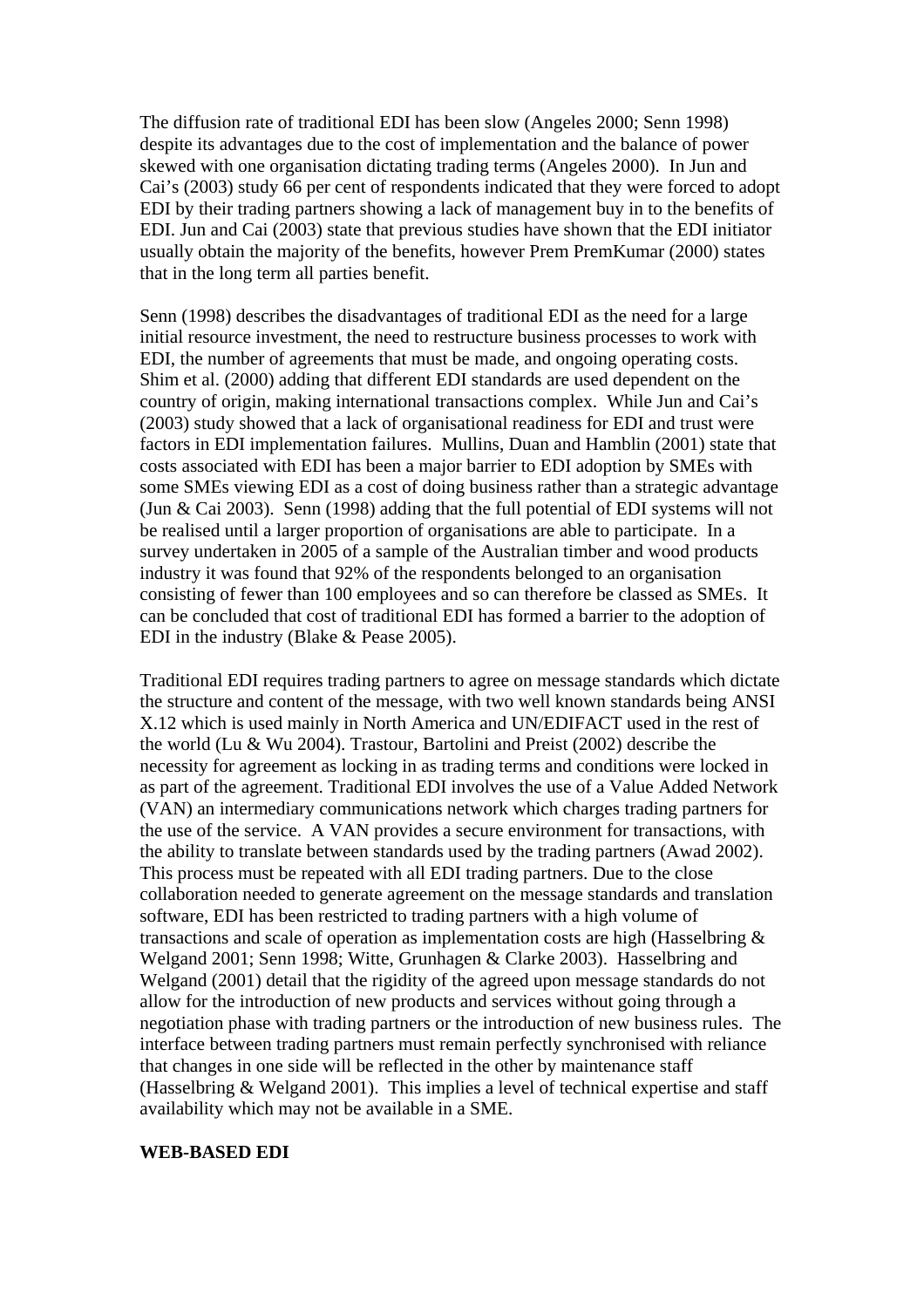Senn (1998) argues that due to traditional EDI's reliance on formal individual agreements, translation software and VANs it is not an enabling technology for long term interorganisation systems. The barriers to traditional EDI's use mean that SMEs and large organisations that do not place a large volume of orders are not able to justify the amount of resources necessary to use EDI.

The World Wide Web was developed as a data repository, allowing users in separate locations to collaborate on common undertakings (Berners-Lee et al. 1994). Webbased EDI uses the capabilities of the World Wide Web and Internet technology as a low-cost, publicly accessible network with ubiquitous connectivity, which does not demand any particular network architecture (Goldfarb & Prescod 2004; Senn 1998). Web-based EDI offers the opportunity to participate in EDI at a cost three to ten times cheaper than traditional EDI (Wilde 1997). Angeles (2000) describes the use of the Internet as an EDI channel, as leading to the democratisation of ecommerce.

XML has emerged as a flexible efficient language that may be used to exchange information (Shim et al. 2000). XML is used as a platform independent, language neutral (Witte, Grunhagen & Clarke 2003) web-based language, which maintains the content and structure, but separates business rules from content (Goldfarb & Prescod 2004). XML identifiers and syntax are used to structure electronic documents, and those documents are sent through the Internet. The use of XML means that messages do not have to be as highly structured, with the length and sequence of attributes able to be varied. This flexibility makes agreement on electronic business standards between trading partners easier to negotiate (Hasselbring & Welgand 2001). One of the benefits of XML is that every one in the supply chain can work with the original data with no need to reinterpret the data at each echelon of the chain to match individual data-types (Dow 2001).

Downing (2002) found that organisations using web-based EDI reported a higher degree of improvement in their overall performance when using information technology, and rated long term commitment with their suppliers as higher than those organisations with no EDI or traditional EDI. Nurmilaakso, Kettunen and Seilonen (2002) study compared traditional EDI with a XML based integration system designed to support EDI. They found that the implementation costs of traditional EDI were much higher, with establishing a new message type cost three to four times higher.

Web-based EDI offers an alternative to traditional EDI implementation and also provides the means to compliment current EDI arrangements (Senn 1998; Shim et al. 2000). XML and web-based EDI can broaden the scope of supply chain integration by including those organisations that are not willing or able to justify the resources necessary for traditional EDI (Nurmilaakso, Kettunen & Seilonen 2002). The introduction of web-based EDI offers the opportunity for a mature EDI architecture where current EDI can be integrated with web-based online transactions (Moozakis 2001). Those organisations that currently use traditional EDI have the opportunity to save costs using web-based EDI to bypass the use of a VAN (Angeles 2000) Internet technologies providing the necessary interoperability.

#### **INTEROPERABILITY**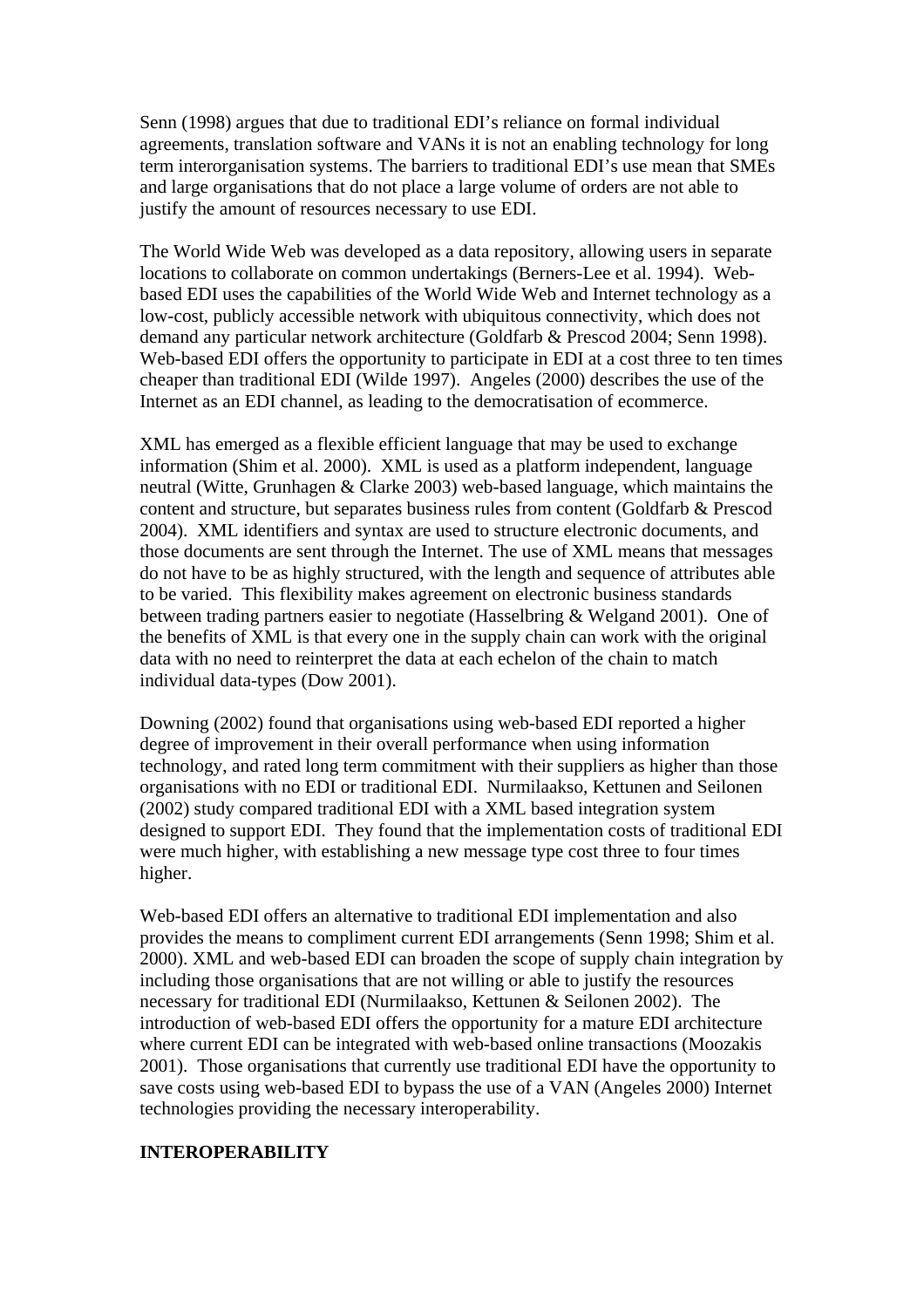In business-to-consumer (B2C) ecommerce the requirement is for the business to interface with a small range of web browsers so interoperability is not a major concern. However in B2B ecommerce a business is required to interface with a diverse complex range of technologies making interoperability a priority (Shim et al. 2000). Interoperability is the ability of two or more systems to exchange information and to use the information that has been exchanged (Awad 2002). Prem PremKumar (2003) states that in order to overcome interoperability problems it is necessary to use a third party intermediaries such as VANs adding to the operating cots or establish an open information system architecture that can exchange messages irrespective of hardware and software.

The existence of open standards is a vital factor in promoting interoperability (Department of Communications Information Technology and the Arts 2004). An answer to the integration problem is the use of Internet technology, protocols such as Hyper Text Transfer Protocol (HTTP), and common data exchange languages such as eXtensible Markup Language (XML) (Dow 2001; Goldfarb & Prescod 2004).

Murtaza and Shah (2004) make the point that an organisation which chooses to use XML for its internal systems has already dealt with the need for interoperability. They go on to state that XML based web-services can provide an uncomplicated path for low-cost efficient interorganisation systems. General approval of web services and its associated protocols have meant that this is a well defined path for interoperability (Murtaza & Shah 2004).

#### **COMMON UNDERSTANDING OF SEMANTICS**

The development of a common global standard will facilitate and hurry the transition from traditional paper-based or inflexible methods to ecommerce methods (Mulligan 1998). Hasselbring and Welgand (2001) describing the need for the standardisation of message formats and meanings of the messages as a barrier to the wide-scale adoption of e-business. The use of XML and technologies such as web services help to solve the technical demands of interoperability but there is a need for descriptions of products and services to share common semantics (Trastour, Bartolini & Preist 2002).

Interoperability of information systems does not solve the problem of differences that organisations have in their representation of things in their system, such as products, relationships and units of sale. An example of this, is one organisation defines a pack of timber as a number of linear metres, while another organisation considers a pack to be a set number of pieces of timber leading to semantic heterogeneity (Colomb 2005). Dow (2001) talks about common vocabularies or ontology's bringing the same benefits as the small number of tags whose meanings are known brings to HTML. The ontology provides the means for multiple users or multiple organisations to straightforwardly share data and to unambiguously understand that data. In traditional EDI this facility was provided by the use of coding systems such as UN/EDIFACT. The move to Internet based EDI does not negate the need for the shared understanding of the meaning of data elements and their relationships (Reimers 2001). An open standard for the timber and wood product industry consisting of an ontology provides the means for cross institutional data exchange without having to be concerned with the trading partner's internal representation of products. The organisation will have to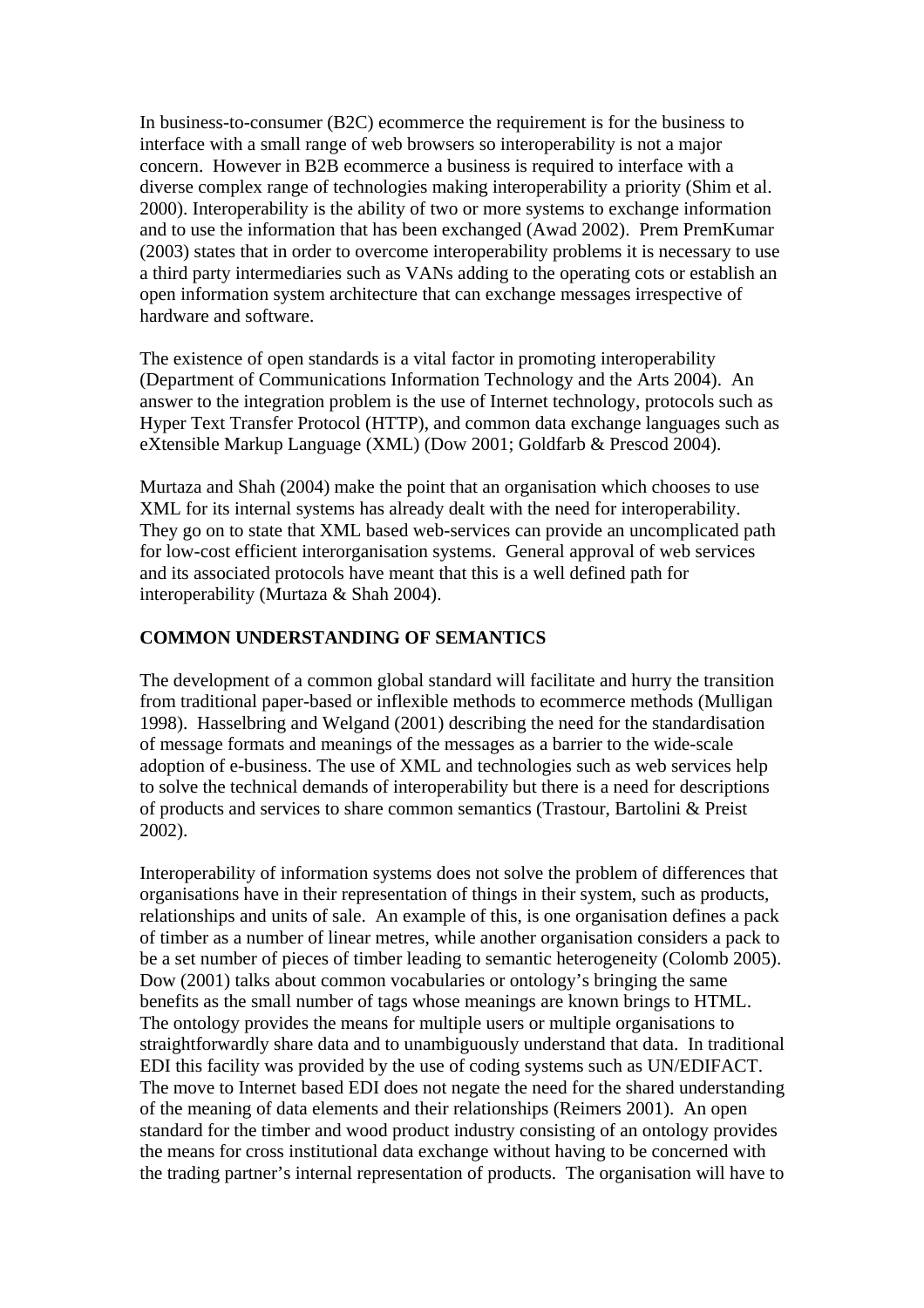commit to the ontology foregoing some autonomy but they do not have to commit to mapping to other organisations representations (Colomb 2005).

## **BUSINESS-TO-BUSINESS FRAMEWORKS FOR E-BUSINESS**

One approach to achieve interoperability in the B2B e-business domain where there is a requirement for the automation of transactions is to develop B2B frameworks typically using XML. The frameworks provide a standard means of electronic communication between organisations using the same standard (Shim et al. 2000). Examples of the frameworks are RosettaNet, Electronic Business using eXtensible Markup Language (ebXML) and Australia's BizDex (Standards Australia International Ltd 2003).

ebXML's development was started in 1999 by the Organisation for the Advancement of Structured Information Standards (OASIS) who planned a five layer data specification. The layers are for business processes, core data components, collaboration protocol agreements, messaging and registries and repositories (Organization for the Advancement of Structured Information Standards 2005). Peng, et al. (2004) describe ebXML as a set of specifications for a global e-business marketplace where organisations can conduct business through the exchange of XMLbased messages (see Figure 1).



**Figure 1: ebXML scenario (Hofreiter, Huemer & Klas 2002)** 

ebXML provides a framework and tools for the e-business to be conducted but there still must be agreement between the organisations on business semantics. This facility is provided by the core component layer which provides for an organisation to view potential trading partner's core components and develop software components to access the core components of supported business processes. Hofreiter, Huemer and Klas (2002) suggest that it is necessary to research support for interoperability between e-business vocabularies or develop domain specific ontology's.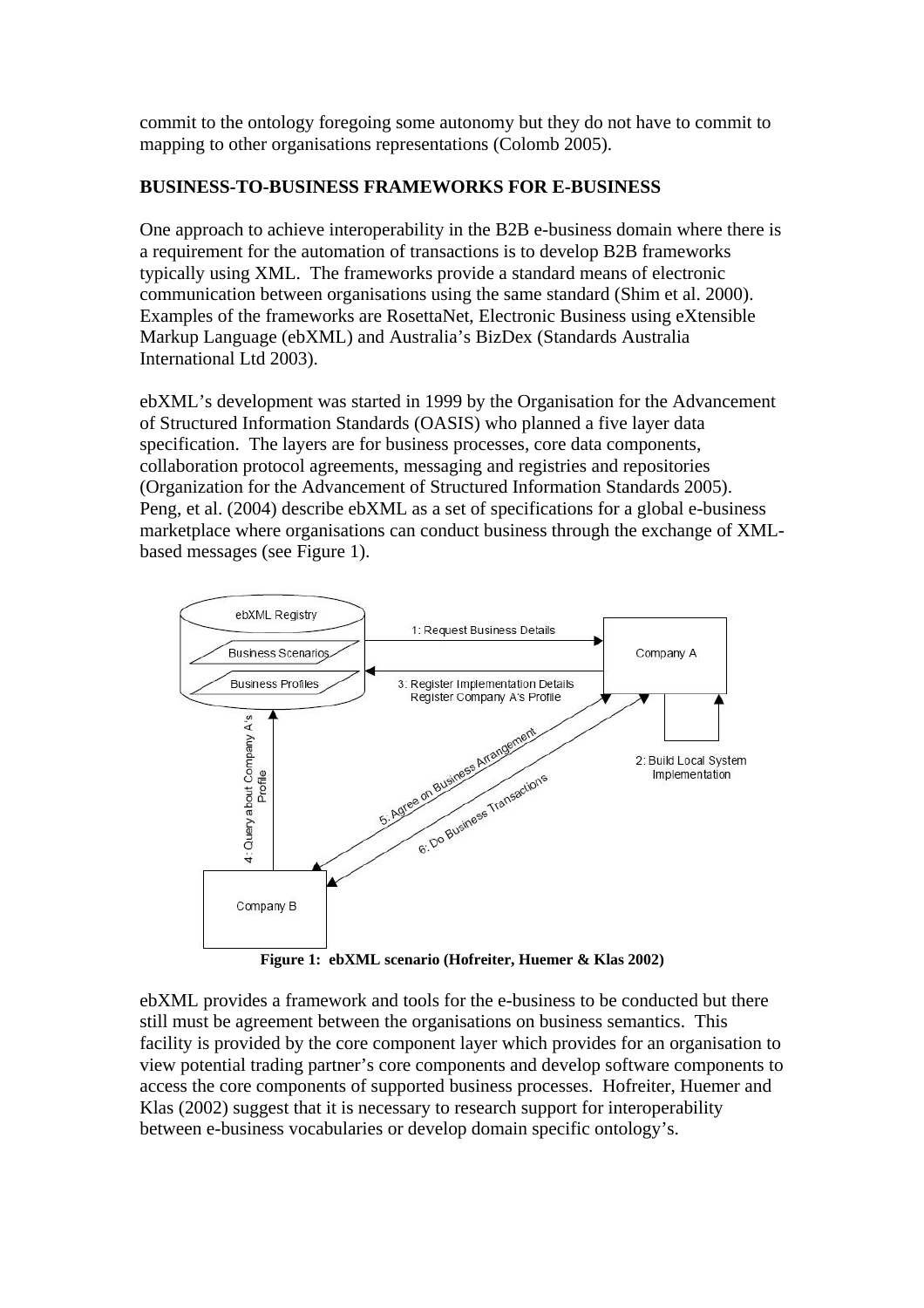BizDex is a national interoperability standard designed to promote business-tobusiness e-business in Australia. The concept behind Bizdek is to reduce the implementation costs of providing for cross business interoperability and application to application integration. The lowering of costs is to facilitate making the benefits available to small to medium enterprises and low transaction flows (Standards Australia International Ltd 2003). BizDex leverages the capabilities of the ebXML frame work to provide this capability.

# **THE EAN**y**UCC SYSTEM**

The EAN•UCC system is familiar to us as the bar codes on goods. The system is made up of three components, standard numbering structures, data carriers (for example bar codes) in a machine readable format and eMessaging standards. It is a set of coding rules for the assignment of a unique Global Trade Identification Number (GTIN) and its representative machine readable bar code (EAN Australia 2004).

The Hardware Industry Work Group is a steering group of a hardware industry B2B e-business project to achieve supply chain efficiencies and cost savings through the development and implementation of a standardised approach to B2B transactions. There are four sector groups, one of which is the Timber Industry E-commerce Group (TIEG) (Hardware Industry Work Group 2004). A set of standards has been developed by the TIEG for the identification of timber and wood products using the EAN•UCC system (Tom 2002).

In these recommendations a GTIN is assigned at the product and packaging level, so that the same product sold by piece, bundle or pack would have a unique GTIN dependent upon how the product is packaged. It is recommended that the onus is on the customer to use the GTIN that must fully defines the item.

A possible problem with the GTIN being both product and packaging specific and substitution being so common in the timber industry is that an organisation may use its own product coding internally meaning that mapping must take place between the external GTIN coding and the internal coding. This means that a customers system must be tightly integrated with a supplier's system imposing implementation and maintenance costs.

Another potential problem with this approach is that different mills commonly produce different size packs of the same timber and these packs are generally regarded as the same product, so that different pack sizes are substituted freely for each other. This creates a problem in that the customer must know from which mill a pack of timber is coming from to use the correct GTIN. A later amendment "The implementation of fixed and variable measure GTINs for set length packs" (Tom 2003) makes an interim provision for this problem by stating that a generic GTIN for the product may be used for ordering as long as the correct GTIN is bar coded on the packs. The expectation is that in time the mills would move toward standardising the pack size negating the need for a generic GTIN (Tom 2003).

An alternative to having a third party EDI provider is for all trading partners to agree to a single identifier or a code for each product. For example this could be a 'Global Timber Code' for the timber industry. Each trading partner, when sending an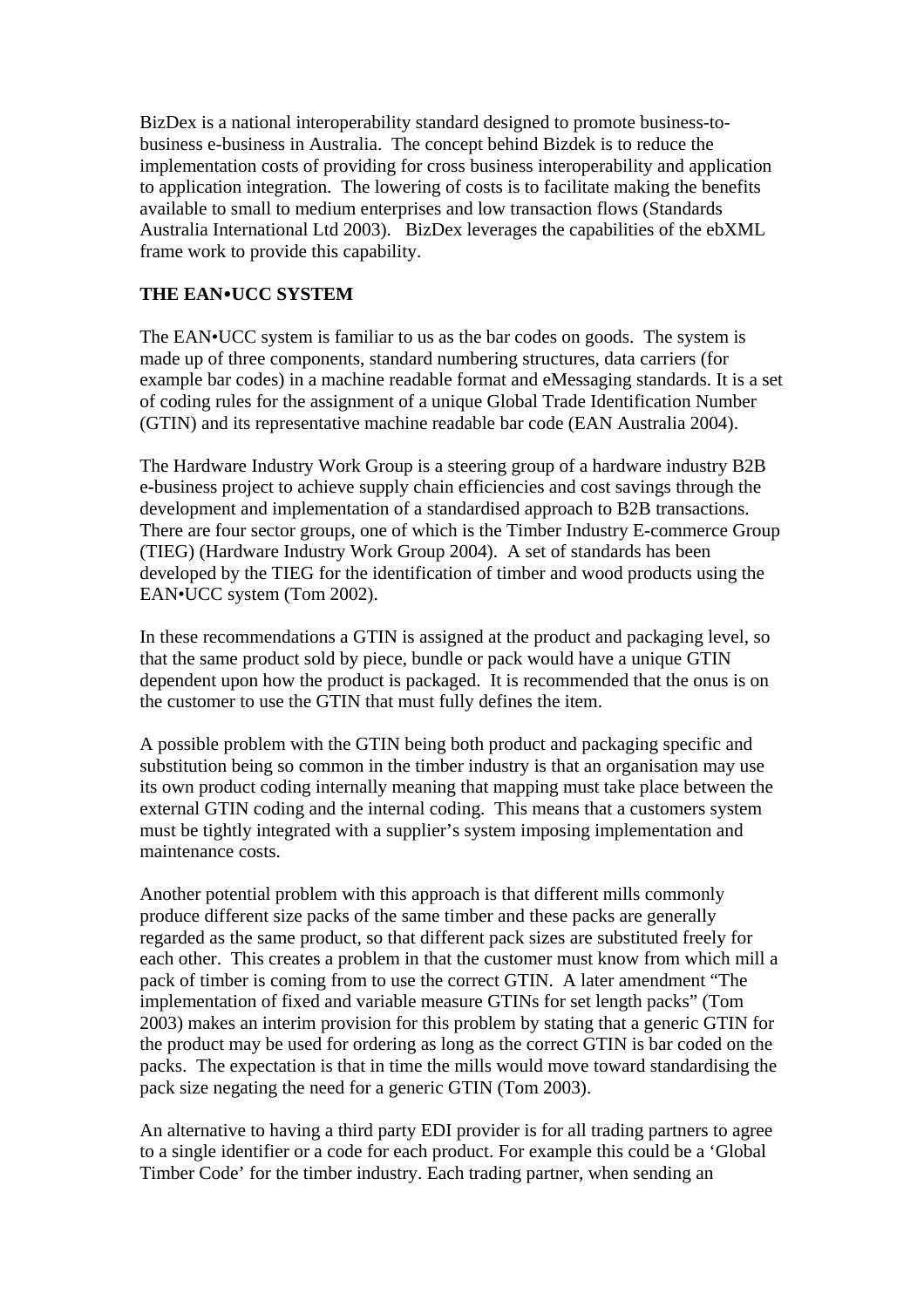EDIFACT message, could then use this global code in all transactions. They can continue to using their own (existing) product code internally while using the 'global code' when ordering. This way, each trading partner would have a mapping table that would map their own product codes to the 'global code'.

The creation of a global code would eliminate many problems by providing a consistent ordering process across the industry. This way, any new customer or a supplier would also have no problem in becoming a trading partner at any time. Defining a format for a global code that the industry is prepared to accept is difficult. There are concerns that a global timber code would "commoditise" timber products, and make the marketing strategy of branding and packaging the same or similar products in many different ways, redundant.

## **ONTOLOGY**

A key barrier to the interoperability of business systems is the lack of an ontology which is an explicit formal specification of how to represent the objects, concepts and other entities that are assumed to exist in some area of interest and the relationships that hold among them (Gruber 1993).

Tim Berners-Lee describes the web as only achieving its full potential when data can be shared and processed by automated tools (Carvin 2004). To achieve this, the World Wide Web must contain machine readable metadata describing the data, relationships and the knowledge domain. Defining metadata of a domain to give a shared understanding of data elements results in a domain ontology.

An ontology can be represented as a hierarchical data structure showing the data entities and their relationships and rules, and this data structure can be represented in a language which is often based on XML (Colomb 2005).

XML's syntax is a subset of Standard Generalised Mark-up Language (SGML) and is a flexible data representation language (Benatallah, Rabhi & Mehandjiev 2003) which allows for a set of self-descriptive tags containing information about the data enclosed within these tags (Benatallah, Rabhi & Mehandjiev 2003; Dow 2001; Goldfarb & Prescod 2004; Hasselbring & Welgand 2001). XML is a simple text based language, which separates the structure and presentation of a document from its content. XML's advantages are that it is platform, language and technology independent, while maintaining its extensibility and simplicity (Goldfarb & Prescod 2004; Ritter 2000). The simplicity of XML is that at its core is a generic standard which allows other standards such as vertical industry standards or XML dialects to be integrated (Ritter 2000).

Resource Description Framework (RDF) was developed by the World Wide Web Consortium (W3C) as an XML based framework for describing and sharing metadata, this is designed to be applicable for sharing web metadata, creating machine processable data on the Internet (Klyne & Carroll 2004). To ensure extendibility RDF assumes an open world in which anyone can make make statements about any resource. RDF is designed to represent information in a minimally constraining, flexible way. RDF represents resources in a basic structure called a triple; these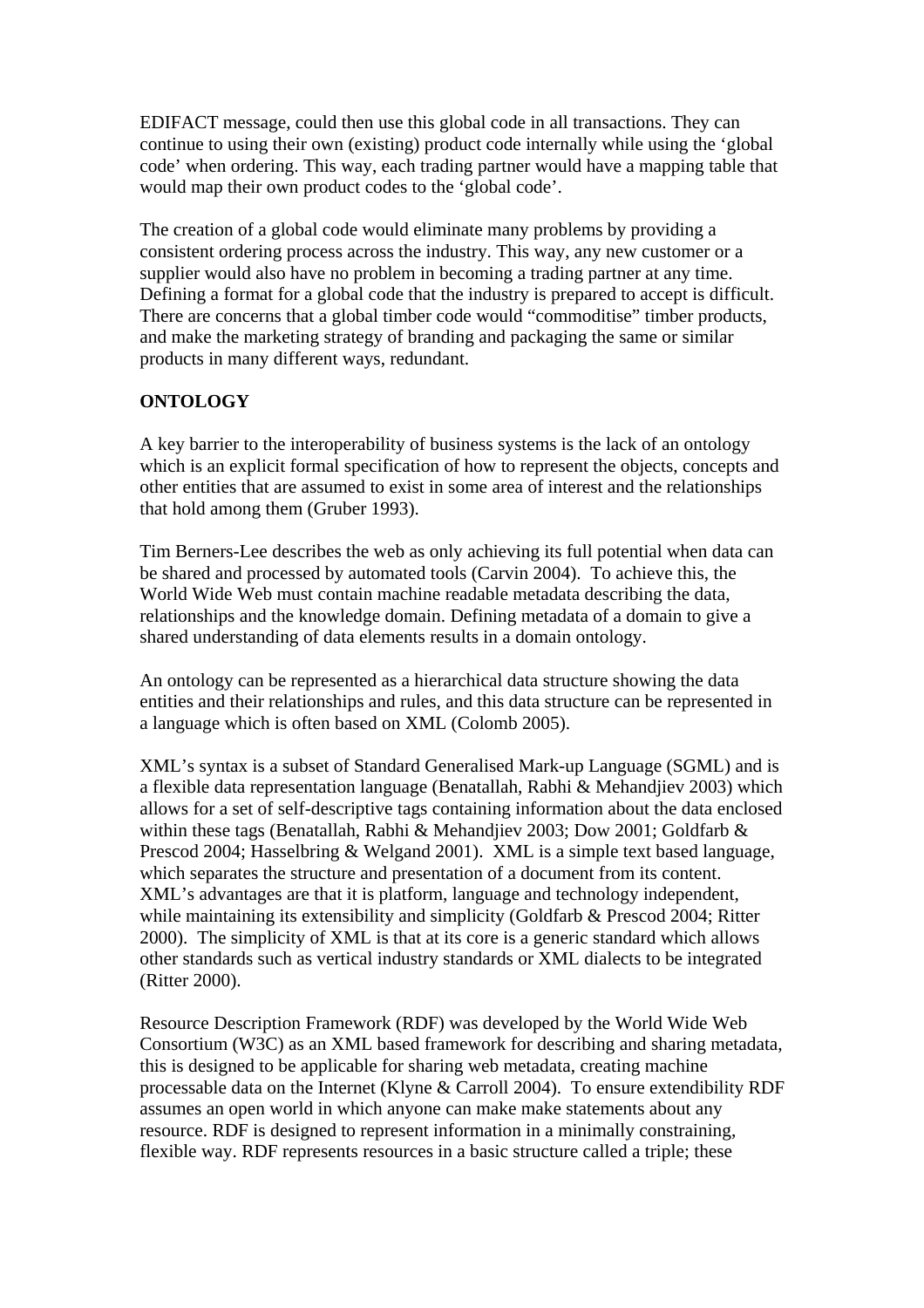

**Figure 2: A model of an ontology for the Australian timber and wood products industry.**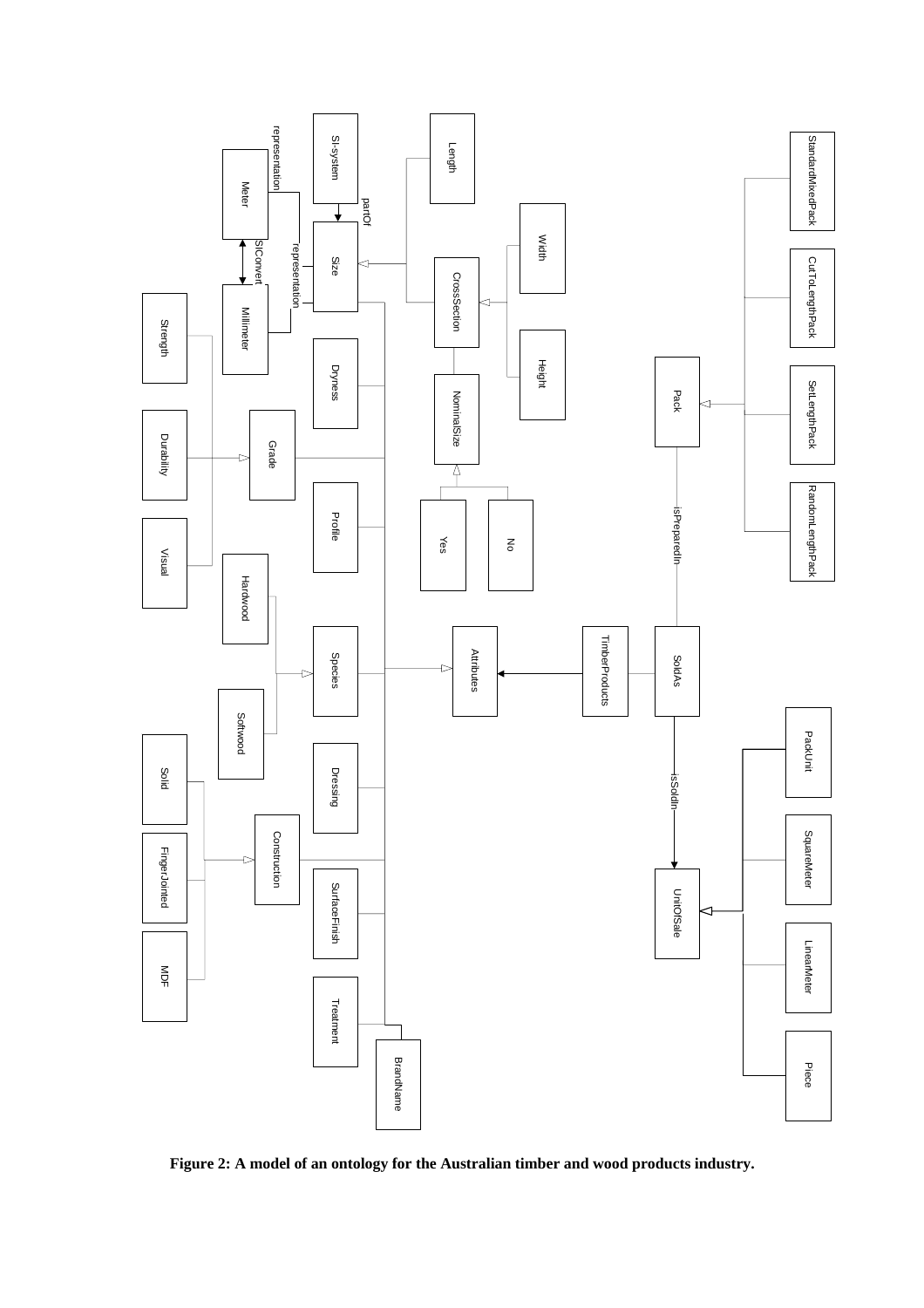consist of a subject, predicate and object. The RDF triple is used to state that the relationship indicated by the predicate exists between a subject and object. RDF uses Uniform Resource Identifier's (URI) to identify resources It can be used in isolated applications, where individually designed formats might be more direct and easily understood, but RDFs generality offers greater value from sharing (Colomb 2005; Klyne & Carroll 2004).

The Web Ontology Language (OWL) is a specialisation of RDF also developed by the W3C. OWL is used when the information is intended to be machine-processed and can be used to represent an ontology (McGuinness & van Harmelen 2004). Owl has been designed to support reasoning with tools such as "Protégé" to support this and is part of the activity surrounding the semantic web activity. Like RDF, OWL makes an open world assumption, so a class defined in one ontology can be extended in further ontologies (McGuinness & van Harmelen 2004).

The ontology described below provides a foundation for an Australian timber and wood product ontology, because of the open world assumption by both RDF and OWL this ontology can be extended to generalise the ontology to more organisations. The foundation of this ontology is a product listing detailing categories that the organisations 40 000 products fitted into. The products are organised into broad categories dependent upon timber attributes, this forms a hierarchy of classes which can be used for machine processing and the semantic web or as a basis of a XML document.

The figure 2 shows a model of the proposed ontology for the timber industry, showing the classes that will be used for reasoning. This model can be extended and made to fit more enterprises as the ontology is adopted, lowering the level of ontological commitment for the enterprise.

The classes, properties and instances in this model can be explicitly defined by using OWL. As OWL is based on XML it is verbose so that it is not possible to show the whole ontology, examples of a class and the namespace declaration are given of the OWL representation of the model. The OWL shown below was generated by an ontology editor Protègè, used in conjunction with the reasoner racer.

A standard initial part of an ontology is the namespace declaration as shown in the figure 3.

```
\langle?xml version="1.0"?>
<rdf:RDF
   xmlns:rdf="http://www.w3.org/1999/02/22-rdf-syntax-ns#" 
   xmlns:rdfs="http://www.w3.org/2000/01/rdf-schema#" 
   xmlns:owl="http://www.w3.org/2002/07/owl#" 
   xmlns="http://www.owl-ontologies.com/australianTimber.owl#" 
  xml:base="http://www.owl-ontologies.com/australianTimber.owl">
```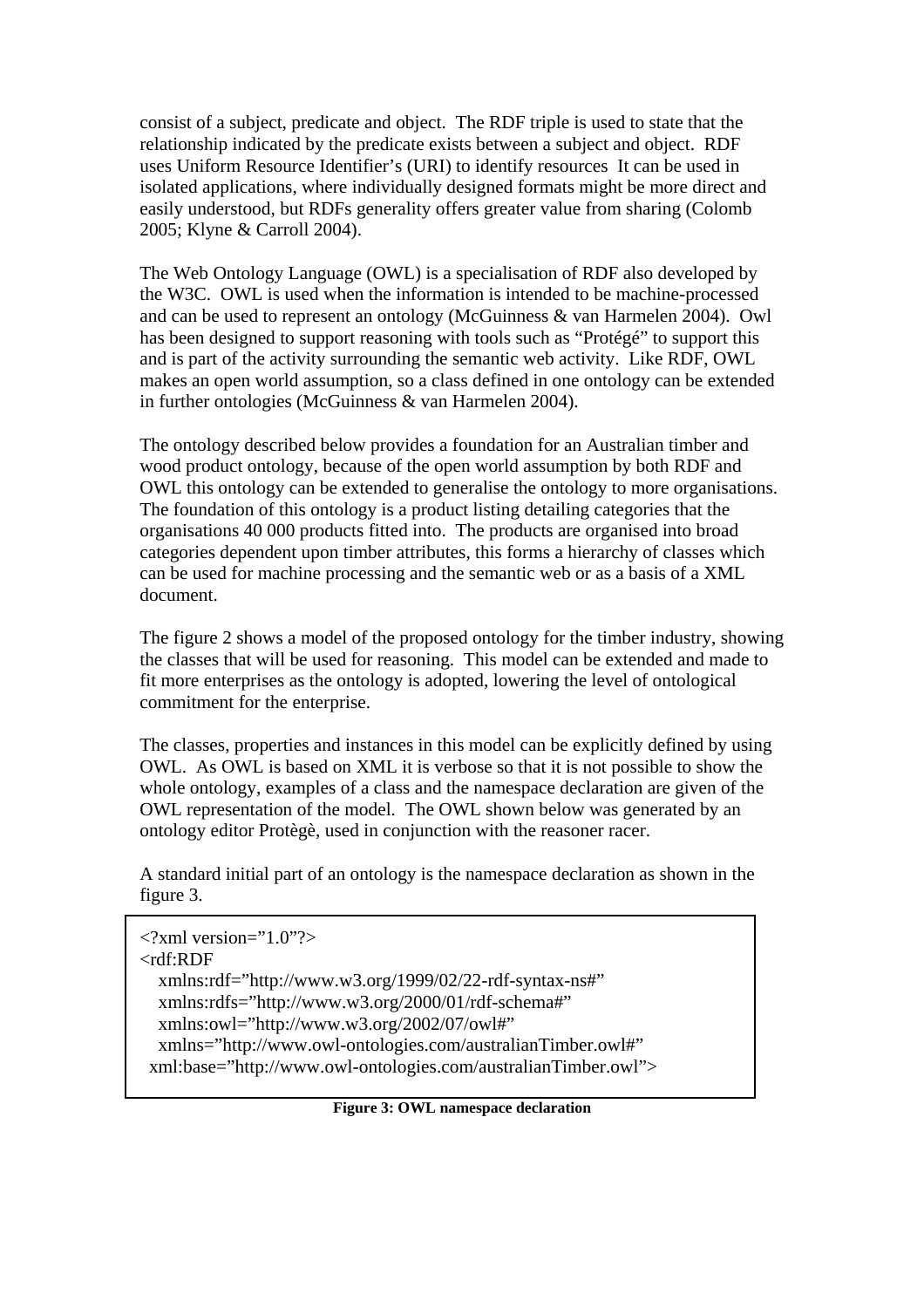The namespace declaration allows for the means to interpret identifiers unambiguously. The line below states that any unprefixed qualified names refer to the current ontology.

 xmlns="http://www.owl-ontologies.com/australianTimber.owl#" The following is a example of the Profile class, showing that it is disjoint from other classes, a subclass of Attribute and showing how an instance is defined with the rdf:ID syntax.

| <owl:class rdf:about="#Profile"></owl:class>                   |
|----------------------------------------------------------------|
| $\langle$ owl:disjoint With $>$                                |
| $\langle$ owl:Class rdf:about="#Size"/ $>$                     |
| $\ll$ owl: disjoint With $>$                                   |
| < owl:disjointWith rdf:resource="#Construction"/>              |
| <rdfs:subclassof rdf:resource="#Attributes"></rdfs:subclassof> |
| < owl:disjointWith rdf:resource="#Grade"/>                     |
| < owl:disjointWith rdf:resource="#Seasoning"/>                 |
| < owl:disjoint With rdf: resource="#Species"/>                 |
| < owl:disjointWith rdf:resource="#SurfaceFinish"/>             |
| < owl:disjointWith rdf:resource="#Dressing"/>                  |
| $\langle$ /owl:Class>                                          |
| $\langle$ Profile rdf:ID="Batten"/ $>$                         |
| $\langle$ Profile rdf:ID="Fascia"/ $>$                         |
| <profile rdf:id="DoubleRebatedSawnNoiseBarrier"></profile>     |
| $\le$ Profile rdf:ID="Cladding"/ $>$                           |
| <dressing rdf:id="DressedOneSide"></dressing>                  |
| <profile rdf:id="SingleRebatedSawnNoiseBarrier"></profile>     |
| <profile rdf:id="Decking"></profile>                           |
|                                                                |

#### **Figure 4: OWL class definition**

The provision of an open standard domain specific ontology for the Australian timber and wood product industry gives the industry a number of options. The ontology provides a path for the industry to be part of the semantic web movement, both now and due to the ontology's extensible ability, in the future. The ontology may also be used in the web-based EDI paradigm, providing a common set of data elements that an organisation may map to, rather than having to map to individual organisations representations. These abilities give an ontology the means to bring the benefits of EDI to SMEs, while lowering the traditional barriers of technical complexity and high implementation and maintenance costs. Web based EDI provides a path for organisations to exchange real time data across organisational boundaries bringing the productivity gains and tighter supply chain that this enables.

#### **REFERENCE**

Angeles, R 2000, 'Revisiting the role of Internet-EDI in the current electronic commerce scene', *Logistics Information Management*, vol. 13, no. 1, pp. 45- 57.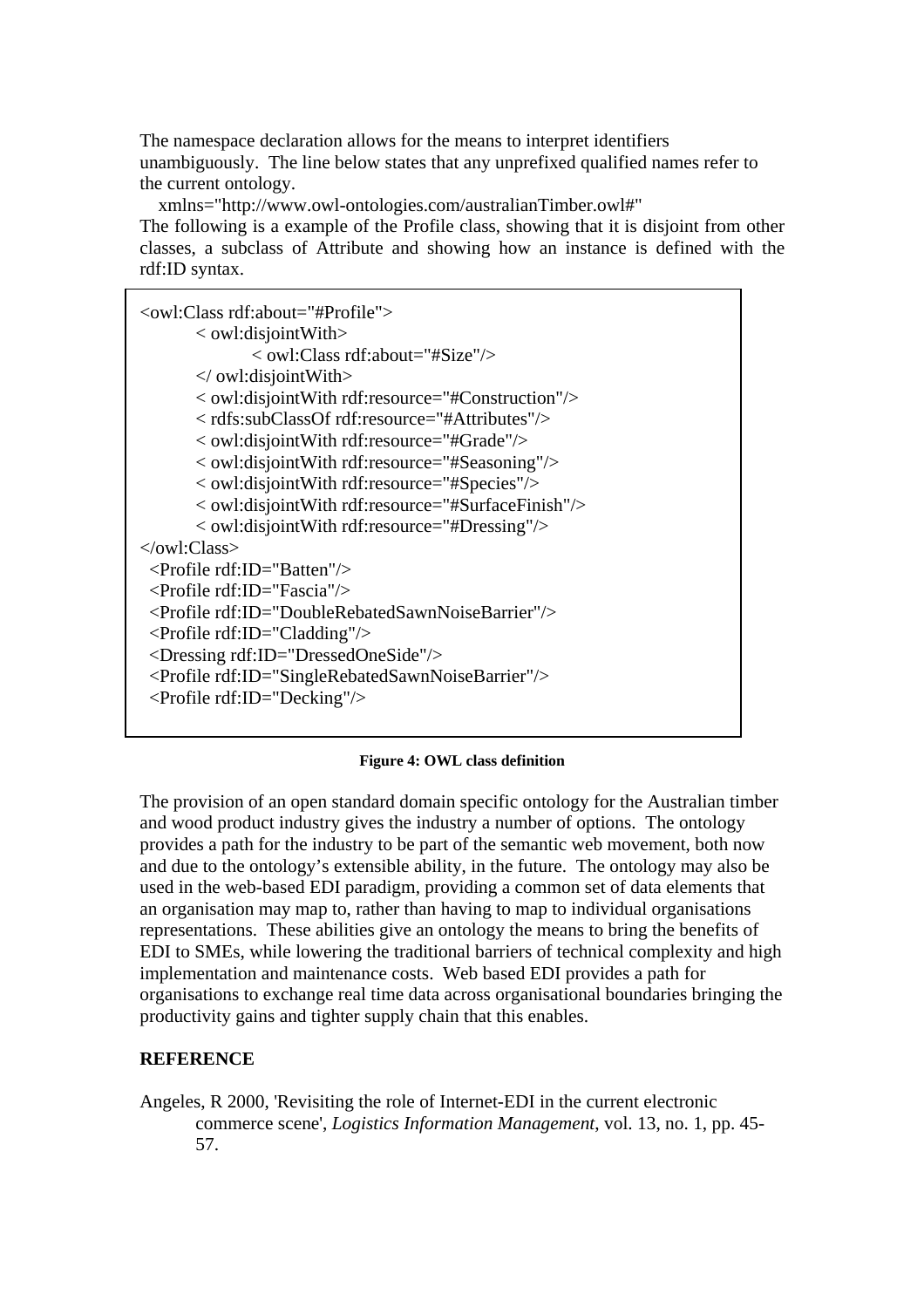- Australian Bureau of Agricultural and Resource Economics 2003, *Australian forest and wood product statistics*, viewed 10 May 2004 <http://www.abareconomics.com/research/forestry/forestry.htm>.
- Awad, E 2002, *Electronic commerce, from vision to fulfillment*, Prentice Hall, New Jersey.
- Ayers, J 2001, *Supply chain myths and realities*, Auerbach Publications, viewed 1 June 2005, <http://www.itknowledgebase.net/ejournals/search/SearchQuery.asp?Idx=appl ications%5C1014&request=Ayers&stemming=True&phonic=False&natlang= False&maxfiles=500&sort=Hits&sort\_type=0&chkShowAbstract=0&perpage =25&startat=1&onpage=1>.
- Barratt, M 2004, 'Understanding the meaning of collaboration in the supply chain', *Supply Chain Management; An International Journal*, vol. 9, no. 1, pp. 30-42.
- Benatallah, B, Rabhi, FA & Mehandjiev, N 2003, *E-commerce enabling technologies*, 3rd edn, Pearson Education Australia, Australia.
- Berners-Lee, T, Cailliau, R, Luotonen, A, Nielsen, HF & Secret, A 1994, 'The worldwide web', *Communications of the ACM*, vol. 37, no. 8, pp. 76-82.
- Blake, J & Pease, W 2005, 'The e-Readiness of the Australian timber and wood sector', paper presented to ICT Networks - Building Blocks for Economic Development, Perth, 28-30 August.
- Bruce, M, Daly, L & Towers, N 2004, 'Lean or agile: A solution for supply chain management in the textiles and clothing industry?' *International Journal of Operations & Production Management*, vol. 24, no. 2, pp. 151-70.
- Burt, DN & Starling, SL 2002, 'World class supply management', paper presented to ISM 87th Annual International Supply Management Conference, San Francisco.
- Carvin, A 2004, *Tim Berners-Lee: weaving a semantic web*, viewed 24 February 2005 <http://www.digitaldivide.net/articles/view.php?ArticleID=20>.
- Childerhouse, P, Hermiz, R, Mason-Jones, R, Popp, A & Towill, DR 2003, 'Information flow in automotive supply chains - identifying and learning to overcome barriers to change', *Industrial Management & Data Systems*, vol. 103, no. 7, pp. 491-502.
- Christiaanse, E & Markus, ML 2003, 'Participation in collaboration electronic marketplaces', paper presented to 36th Annual Hawaii International Conference on System Sciences, Big Island, Hawaii, January 06 - 09.
- Christopher, M & Towill, D 2001, 'An integrated model for the design of agile supply chains', *International Journal of Physical Distribution & Logistics Management*, vol. 31, no. 4, pp. 235-46.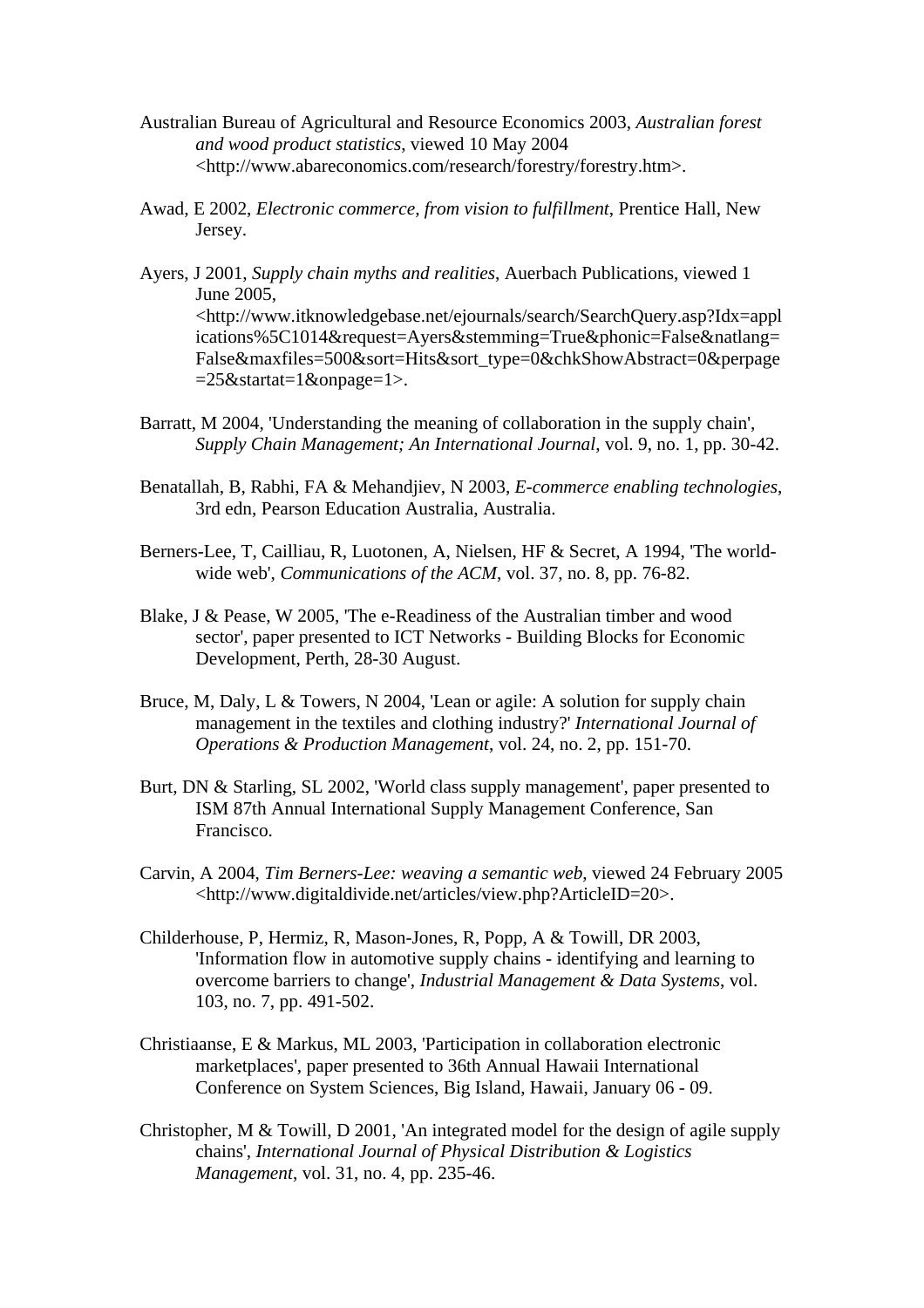- Colomb, R 2005, *Ontology and the semantic web study book*, vol. 1, University of Queensland, Brisbane.
- Department of Agriculture Fisheries and Forest 1997, *Plantations for Australia 2020 Vision*, viewed 12 May 2004 <http://www.affa.gov.au/content/output.cfm?ObjectID=D2C48F86-BA1A-11A1-A2200060B0A03314>.
- Department of Communications Information Technology and the Arts 2004, *B2B Ecommerce: Capturing value online*, viewed 1 June 2005, <http://www.dcita.gov.au/ie/publications/2001/10/b2b\_e-commerce/future>.
- Dow, C 2001, *XML: A common data exchange language for business*, Auerbach Publications Inc, viewed 1 June 2005, <http://www.itknowledgebase.net//books/60/Dbm/24-01-60.pdf>.
- Downing, CE 2002, 'Performance of traditional and web-based EDI', *Information Systems Management*, vol. 19, no. 1, pp. 49-55.
- EAN Australia 2004, *The EAN UCC System: The global language of business*, viewed 17 December 2004, <http://www.ean.com.au/media/files/info/brochures/eanucc\_system\_brochure  $_v3.pdf$ .
- Fawcett, SE & Magnan, GM 2002, 'The rhetoric and reality of supply chain integration', *International Journal of Physical Distribution & Logistics Management*, vol. 32, no. 5, pp. 339-61.
- Fisher, ML 1997, 'What is the right supply chain for your product?' *Harvard Business Review*, vol. 75, no. 2, pp. 105-16.
- Fliedner, G 2003, 'CPFR: an emerging supply chain tool', *Industrial Management & Data Systems*, vol. 103, no. 1, pp. 14-21.
- Goldfarb, CF & Prescod, P 2004, *XML Handbook*, 5th edn, Prentice Hall PTR, United States of America.
- Golicic, SL, Davis, DF, McCarthy, TM & Mentzer, JT 2002, 'The impact of ecommerce on supply chain relationships', *International Journal of Physical Distribution & Logistics Management*, vol. 32, no. 10, pp. 851-71.
- Gruber, TR 1993, *A translation approach to portable ontology specifications*, viewed 18 May 2005 <http://tomgruber.org/writing/ontolingua-kaj-1993.pdf>.

Hardware Industry Work Group 2004, *HIWG - General information*, viewed 21 December 2004 <http://www.hiwg.org.au/documents/HIWG%20info%20pack%20- %2015%20July%202004.pdf>.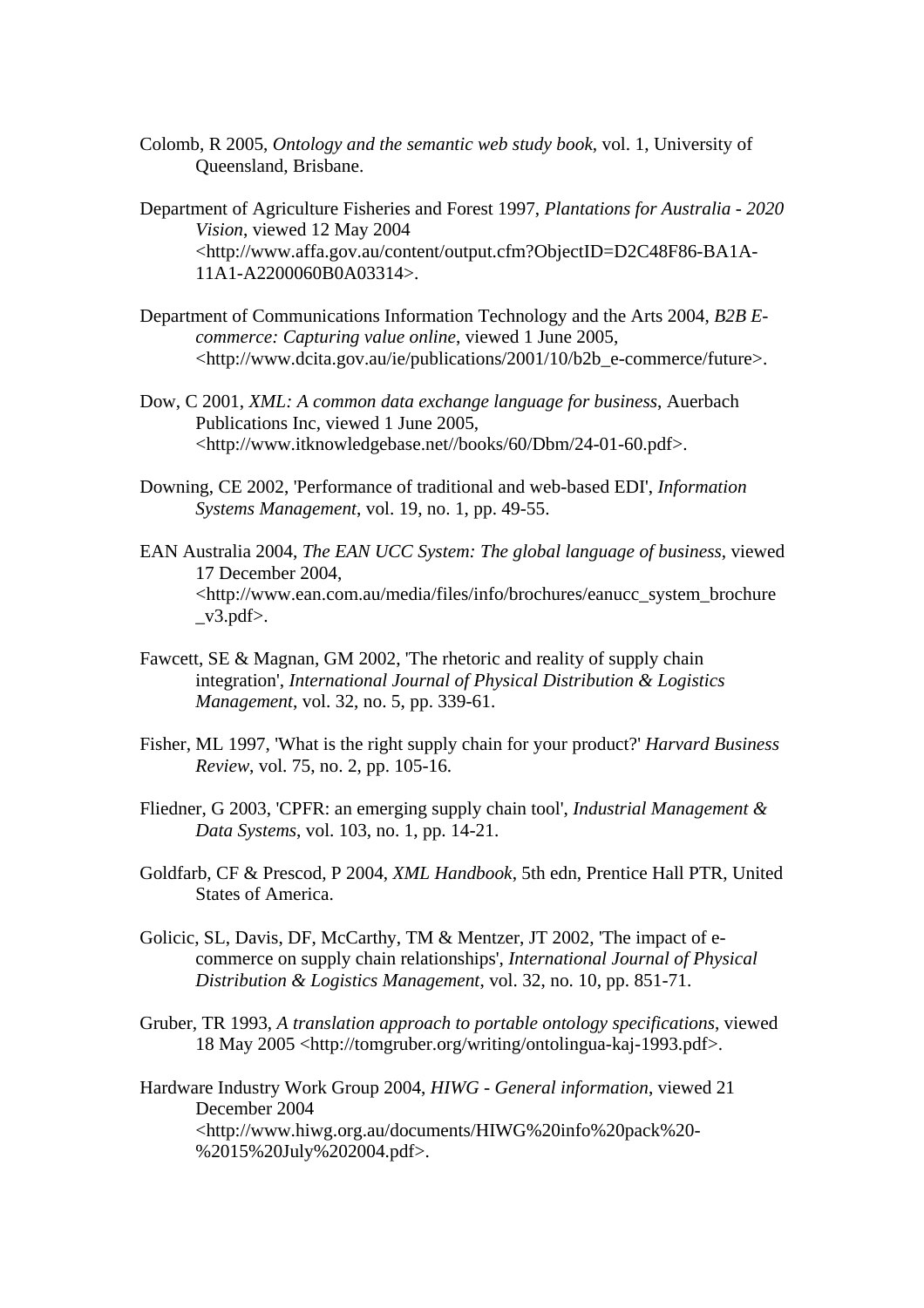- Hasselbring, W & Welgand, H 2001, 'Languages for electronic business communication: state of the art', *Industrial Management & Data Systems*, vol. 101, pp. 217-26.
- Hofreiter, B, Huemer, C & Klas, W 2002, 'ebXML: Status, research issues, and obstacles', paper presented to 12th International Workshop on Research Issues in Data Engineering: Engineering E-Commerce/E-Business Systems, San Jose, California, February 24 - 25, 2002.
- Ireland, R & Bruce, R 2000, 'CPFR: Only the beginning of collaboration', *Supply Chain Management Review*, vol. 4, no. 4, pp. 80-7.
- Jun, M & Cai, S 2003, 'Key obstacles to EDI success: from the US small manufacturing companies' perspective', *Industrial Management & Data Systems*, vol. 103, no. 3, pp. 192-203.
- Kalakota, R, Stallaert, J & Whinston, AB 1996, *Implementing real-time supply chain optimization systems*, viewed 2 June 2005, <http://cism.mccombs.utexas.edu/jan/sc\_imp.html>.
- Klyne, G & Carroll, JJ 2004, *Resource Description Framework (RDF): concepts and abstract syntax, W3C Recommendation 10 February 2004*, viewed 19 May 2005 <http://www.w3.org/TR/rdf-concepts/>.
- Lu, EJ-L & Wu, C-C 2004, 'A ReScUE XML/EDI model', *Software: Practice and Experience*, vol. 34, no. 3, pp. 315-38.
- Mason-Jones, R & Towill, DR 1998, 'Time compression in the supply chain: information management is the vital ingredient', *Logistics Information Management*, vol. 11, no. 2, pp. 93-104.
- McGuinness, DL & van Harmelen, F 2004, *OWL Web Ontology Language overview W3C recommendation 10 February 2004*, <http://www.w3.org/TR/owlfeatures/>.
- Moozakis, C 2001, 'Jupiter: EDI s Here To Stay', *InternetWeek*, no. 849, p. 12.
- Mulligan, R 1998, 'EDI in foreign trade: Case studies in utilisation', *International Journal of Physical Distribution & Logistics Management*, vol. 28, no. 9, pp. 794-804.
- Mullins, R, Duan, Y & Hamblin, D 2001, 'A pan-European survey leading to the development of WITS', *Internet Research: Electronic Networking Applications and Policy*, vol. 11, no. 4, pp. 333-40.
- Murtaza, MB & Shah, JR 2004, 'Managing information for effective business partner relationships', *Information Systems Management*, vol. 21, no. 2, pp. 43-52.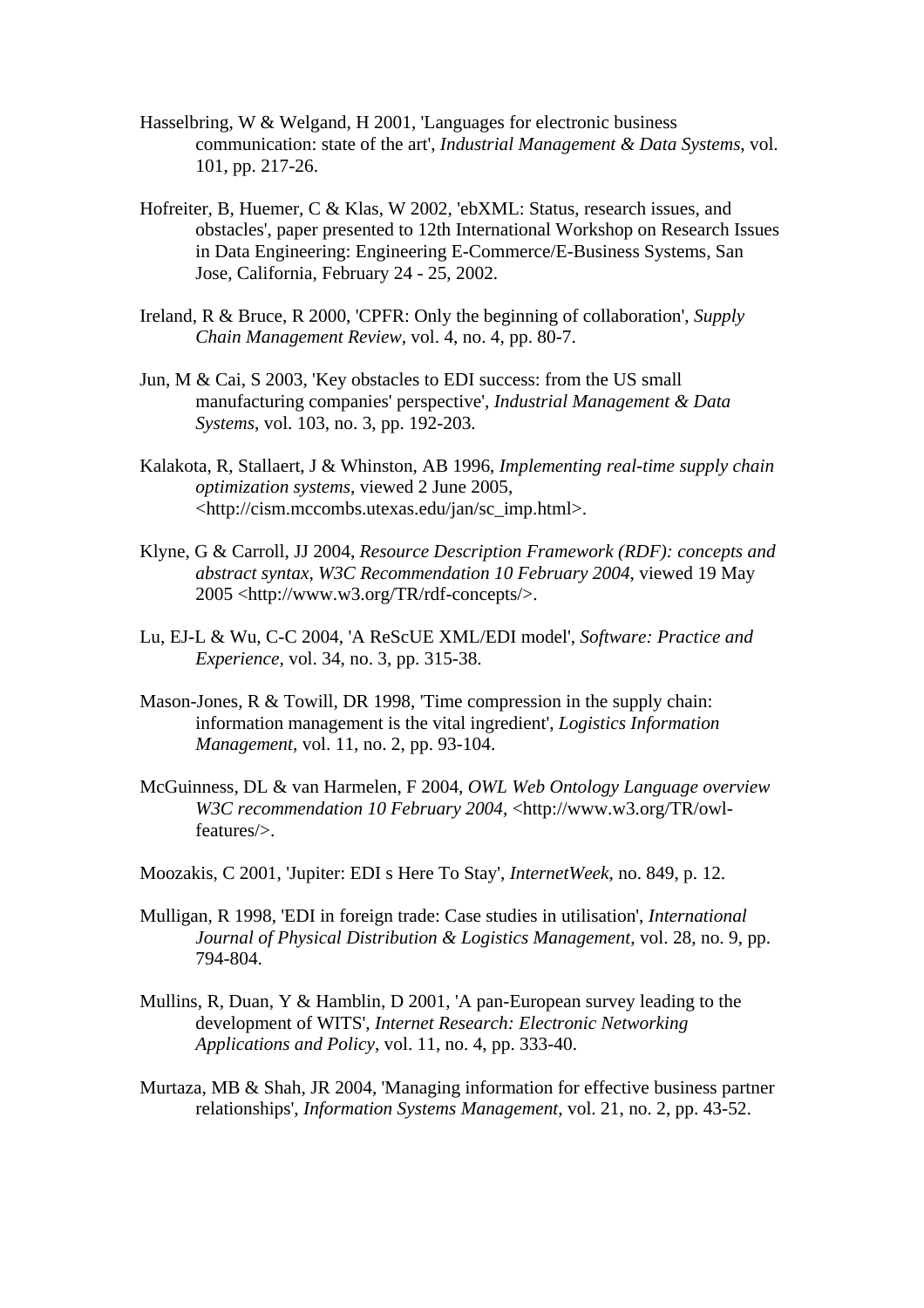- Nurmilaakso, J-M, Kettunen, J & Seilonen, I 2002, 'XML-based supply chain integration: a case study', *Integrated Manufacturing Systems*, vol. 13, no. 8, pp. 586-95.
- Organization for the Advancement of Structured Information Standards 2005, *About ebXML*, Organization for the Advancement of Structured Information Standards, viewed 1 June 2005, <http://www.ebxml.org/geninfo.htm>.
- Pease, W 2001, 'E-commerce enabling technologies', paper presented to e-Commerce in Regional Australia Update 2001, Toowoomba, 19 June.
- Peng, L, He, K, Li, B & Liu, J 2004, 'Interoperability test of ebXML e-business solutions', paper presented to The Fourth International Conference on Computer and Information Technology, Wuhan, China, September 14 - 16.
- Popp, A 2000, 'Swamped in information but starved of data: information and intermediaries in clothing supply chains', *Supply Chain Management; An International Journal*, vol. 5, no. 3, pp. 151-61.
- Power, DJ & Sohal, AS 2002, 'Implementation and usage of electronic commerce in managing the supply chain: A comparative study of ten Australian companies', *Benchmarking: An International Journal*, vol. 9, no. 2, pp. 190-208.
- Prem PremKumar, G 2000, 'Interorganization systems and supply chain management, an information processing perspective', *Information Systems Management*, vol. 17, no. 3.
- ---- 2003, 'Perspectives of the e-marketplace by multiple stakeholders', *Communications of the ACM*, vol. 46, no. 12, pp. 279-88.
- Rahman, Z 2004, *Use of Internet in supply chain management: a study of Indian companies*, viewed 30 January 2004 vol. 104.
- Reimers, K 2001, 'Standardizing the new e-business platform: learning from the EDI experience', *Electronic Markets*, vol. 11, no. 4, pp. 231-7.
- Ritter, D 2000, 'XML: The missing link for B2B e-commerce', *Intelligent Enterprise magazine*, vol. 2, no. 7.
- Sánchez, AM & Pérez, MP 2003, 'The use of EDI for interorganisational co-operation and co-ordination in the supply chain', *Integrated Manufacturing Systems*, vol. 14, no. 8, pp. 642-51.
- Senn, JA 1998, *Expanding the reach of electronic commerce, the internet EDI alternative*, viewed 26 December 2003 vol. Summer 1998, <http://www.itknowledgebase.net/ejournal>.
- Shim, S, Pendyala, V, Sundaram, M & Gao, J 2000, 'Business-to-business ecommerce frameworks', *IEEE Computer*, vol. 33, no. 10, pp. 40-7.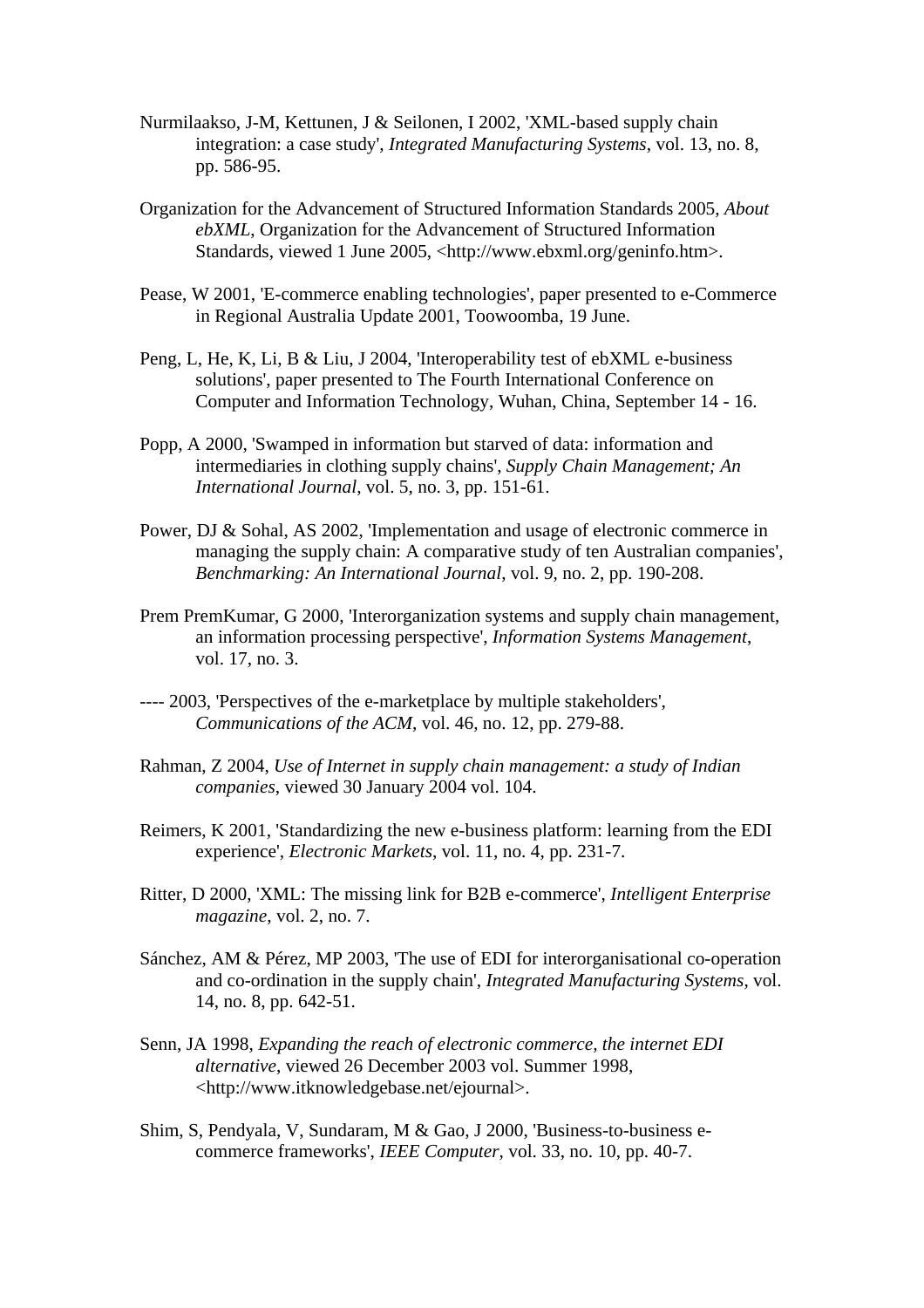- Simatupang, TM & Sridharan, R 2004, 'A benchmarking scheme for supply chain collaboration', *Benchmarking: An International Journal*, vol. 11, no. 1, pp. 9- 30.
- Simchi-Levi, D, Kaminsky, P & Simchi-Levi, E 2003, *Designing and managing the supply chain: Concepts, strategies, and case studies*, 2nd edn, McGraw-Hill Higher Education, New York.
- Singh, J 1996, 'The importance of information flow within the supply chain', *Logistics Information Management*, vol. 9, no. 4, pp. 28-30.
- Spekman, RE, Kamauff, JW, Jr. & Myhr, N 1998, 'An empirical investigation into supply chain management: A perspective on partnerships', *International Journal of Physical Distribution & Logistics Management*, vol. 28, no. 8, pp. 630-50.
- Standards Australia International Ltd 2003, *Welcome to BizDex*, viewed 16 December 2004 <http://www.bizdex.com.au/index.html>.
- Strader, TJ, Lin, FR & Shaw, MJ 1999, *Business-to-business electronic commerce and convergent assembly supply chain management*, viewed 11 May 2004 vol. 14.
- Tom, A 2002, *Identification of timber with the EAN/UCC numbering standard: Product variability considerations, version 1.0*, viewed 20 December 2004 <http://www.hiwg.org.au/tieg/documents/HIWG%20Identification%20of%20 Timber%20V1.0%20FINAL.pdf>.
- ---- 2003, *The implementation of fixed and variable measure GTINs for set length packs: version 1.0*, viewed 20 December 2004 <http://www.hiwg.org.au/tieg/documents/TIEG%20RP%20Generic%20GTIN %20Dec%202003.pdf>.
- Towill, DR 1997, 'The seamless supply chain the predator's strategic advantage', *International Journal of Technology Management*, vol. vol. 13, no. 11 May 2004, pp. pp. 37-56.
- Trastour, D, Bartolini, C & Preist, C 2002, 'Semantic web support for the business-tobusiness e-commerce lifecycle', paper presented to 11th International Conference on World Wide Web, Honolulu, Hawaii, USA, 7-11 May.
- Turban, E, King, D, Lee, J & Viehland, D 2004, *Electronic commerce 2004*, Pearson Prentice Hall, New Jersey.
- Walker, M 1994, 'Supplier-retailer collaboration in European grocery distribution', *Logistics Information Management*, vol. 7, no. 6, pp. 23-7.
- Wilde, C 1997, 'New life for EDI? The Internet may help electronic data interchange finally meet expectations', *InformationWeek*, vol. March 17.